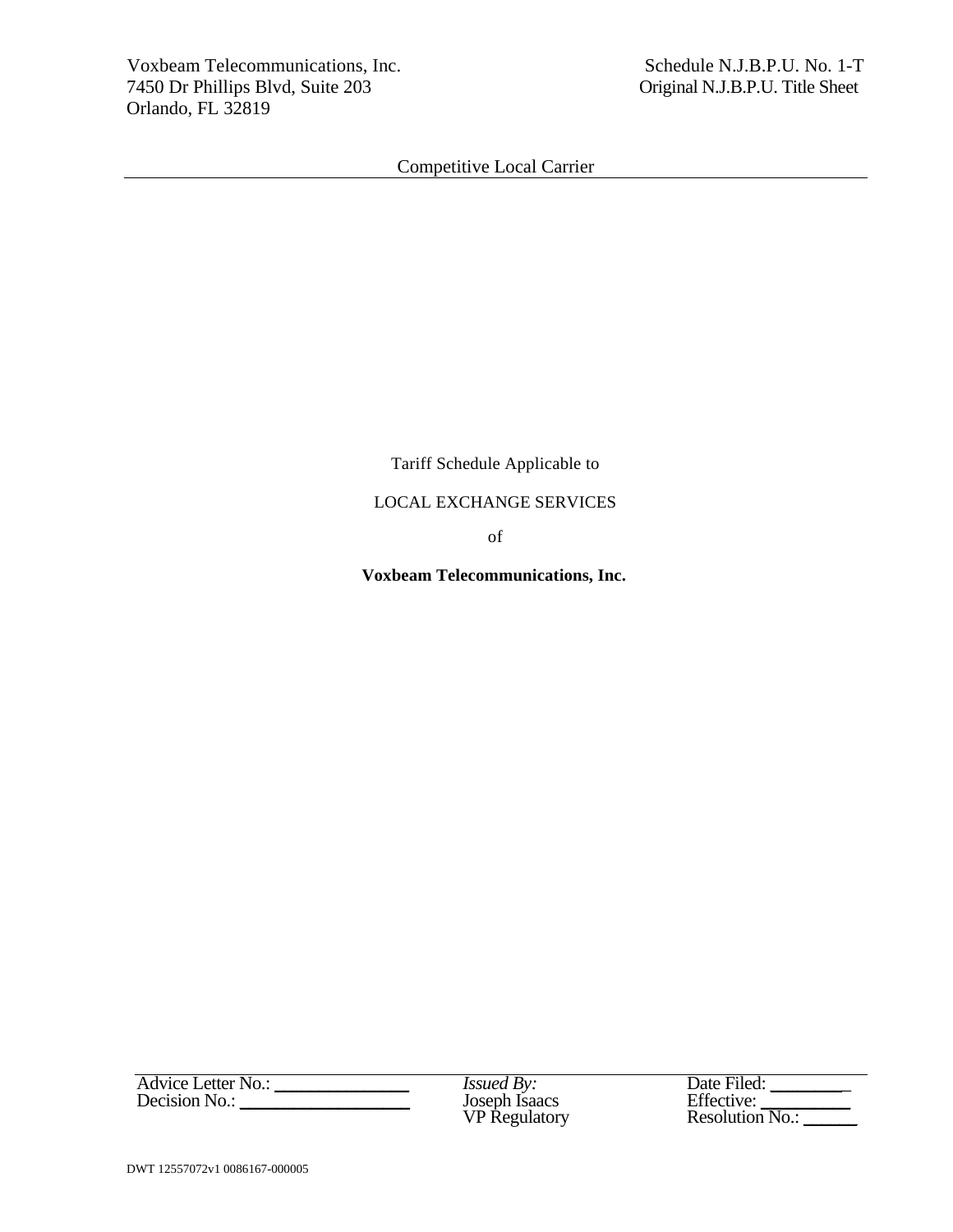### **CHECK SHEET**

Sheets of this tariff as listed below are effective as of the date shown at the bottom of the respective sheet(s). Original and revised sheets as named below comprise all changes from the original tariff and are currently in effect as of the date on the bottom of this page.

|                | <b>Number of</b> |              | <b>Number of</b> |                          | Number of       |
|----------------|------------------|--------------|------------------|--------------------------|-----------------|
| <b>Sheet</b>   | <b>Revision</b>  | <b>Sheet</b> | <b>Revision</b>  | <b>Sheet</b>             | <b>Revision</b> |
| $\mathbf{1}$   | Original*        | 23           | Original*        |                          |                 |
| $\overline{2}$ | Original*        | 24           | Original*        |                          |                 |
| 3              | Original*        | 25           | Original*        |                          |                 |
| $\overline{4}$ | Original*        | 26           | Original*        |                          |                 |
| 5              | Original*        | 27           | Original*        |                          |                 |
| 6              | Original*        | 28           | Original*        |                          |                 |
| 7              | Original*        | 29           | Original*        |                          |                 |
| $8\,$          | Original*        | 30           | Original*        |                          |                 |
| 9              | Original*        | 31           | Original*        |                          |                 |
| 10             | Original*        | 32           | Original*        |                          |                 |
| 11             | Original*        | 33           | Original*        |                          |                 |
| 12             | Original*        | 34           | Original*        |                          |                 |
| 13             | Original*        | 35           | Original*        |                          |                 |
| 14             | Original*        | 36           | Original*        |                          |                 |
| 15             | Original*        |              |                  |                          |                 |
| 16             | Original*        |              |                  |                          |                 |
| 17             | Original*        |              |                  |                          |                 |
| 18             | Original*        |              |                  |                          |                 |
| 19             | Original*        |              |                  |                          |                 |
| 20             | Original*        |              |                  |                          |                 |
| 21             | Original*        |              |                  |                          |                 |
| 22             | Original*        |              |                  | *Included in this filing |                 |

| Advice Letter No.: | <i>Issued By:</i>    | Date Filed:     |
|--------------------|----------------------|-----------------|
| Decision No.:      | Joseph Isaacs        | Effective:      |
|                    | <b>VP</b> Regulatory | Resolution No.: |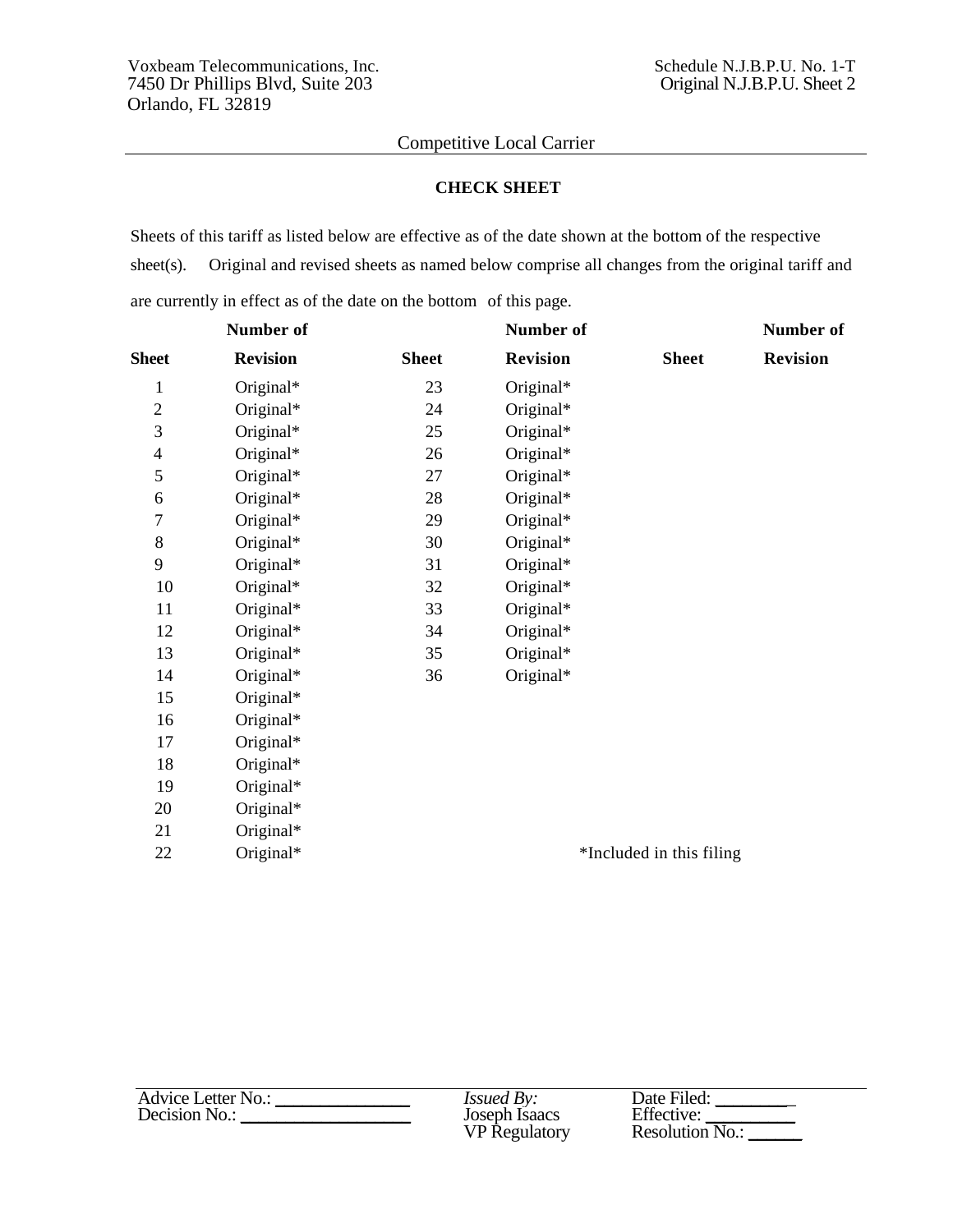## **TARIFF FORMAT**

This tariff is divided into the following major sections:

General Section 1: Definitions Section 2: General Regulations Section 3: Rules Section 4: Rate Schedules

- **A. Sheet Numbering:** Sheet numbers appear in the upper right corner of the page. Sheets are numbered sequentially. However, new sheets are occasionally added to the tariff. When a new sheet is added between sheets already in effect, a decimal is added. For example, a new sheet added between sheets 14 and 15 would 14.1.
- **B.** Sheet Revision Numbers: Revision numbers also appear in the upper right corner of each page. These numbers are used to determine the most current sheet version on file with the New Jersey Board of Public Utilities. For example, the  $4<sup>th</sup>$  revised Sheet 14 cancels the  $3<sup>rd</sup>$  revised Sheet 14. Because of various suspension periods, deferrals, etc., the New Jersey Board of Public Utilities follows in their tariff approval process, the most current sheet number on file with the New Jersey Board of Public Utilities is not always the tariff sheet in effect. Consult the Check Sheet for the sheet currently in effect.
- **C. Paragraph Numbering Sequence:** There are seven levels of paragraph coding. Each level of coding is subservient to its next higher level:
	- 2 2.1 2.1.1 2.1.1.1 2.1.1.1.1 2.1.1.1.1.1 2.1.1.1.1.1.1
- **D.** Check Sheets: When a tariff filing is made with the New Jersey Board of Public Utilities, an updated check sheet accompanies the tariff filing. The check sheet lists the sheets contained in the tariff, with a cross reference to the current revision number. When new pages are added, the check sheet is changed to reflect the revision.

| Advice Letter No.: | <i>Issued By:</i>    | Date Filed:       |
|--------------------|----------------------|-------------------|
| Decision No.:      | Joseph Isaacs        | Effective:        |
|                    | <b>VP</b> Regulatory | Resolution $N0$ . |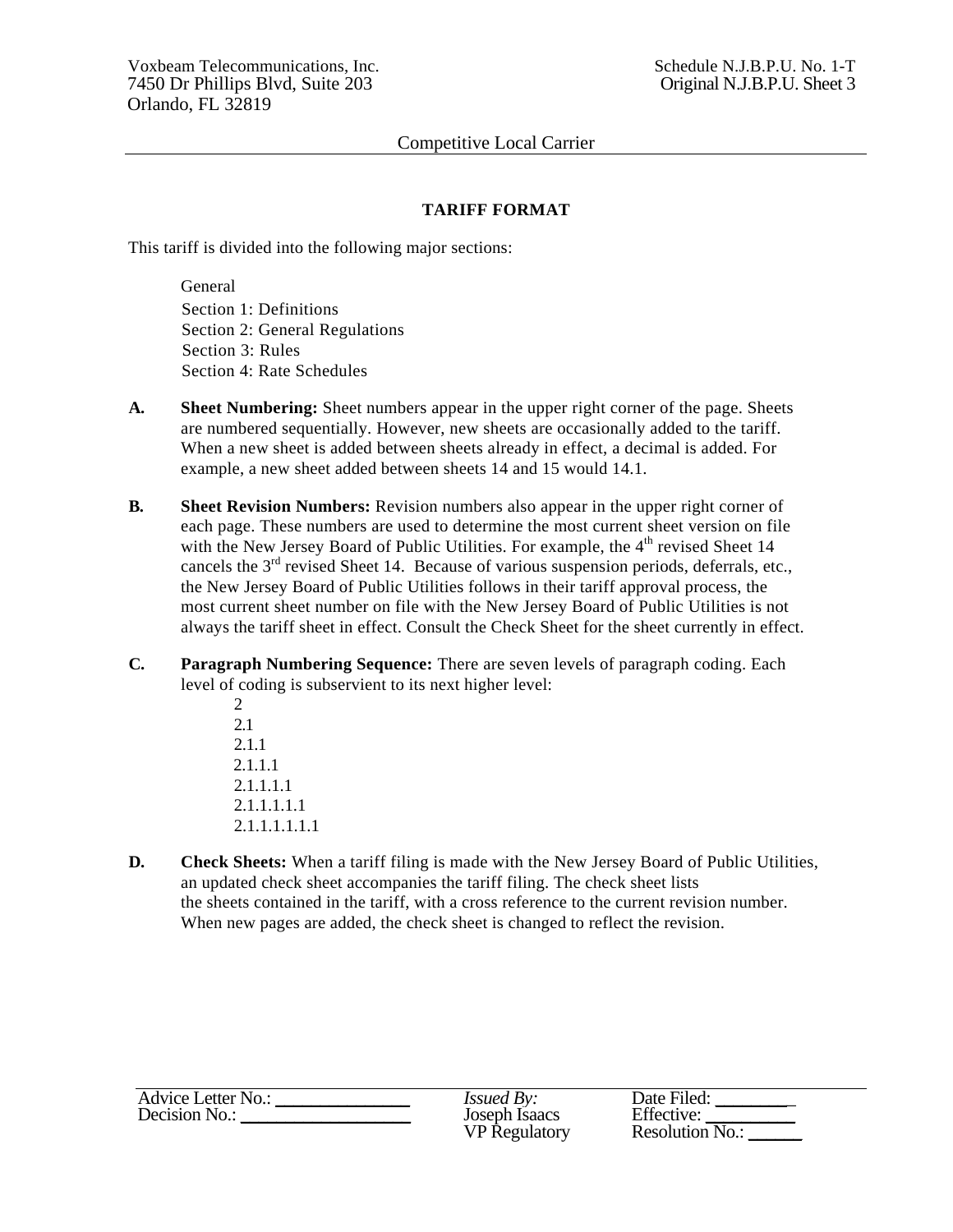### **TABLE OF CONTENTS**

| $\mathbf{1}$   |      |  |
|----------------|------|--|
| $\overline{2}$ |      |  |
|                | 2.1  |  |
|                | 2.2  |  |
|                | 2.3  |  |
|                | 2.4  |  |
|                | 2.5  |  |
|                | 2.6  |  |
| 3              |      |  |
|                | 3.1  |  |
|                | 3.2  |  |
|                | 3.3  |  |
|                | 3.4  |  |
|                | 3.5  |  |
|                | 3.6  |  |
|                | 3.7  |  |
|                | 3.8  |  |
|                | 3.9  |  |
|                | 3.10 |  |
|                | 3.11 |  |
|                | 3.12 |  |
|                | 3.13 |  |
|                | 3.14 |  |
|                | 3.15 |  |
|                | 3.16 |  |
| $\overline{4}$ |      |  |
|                |      |  |
|                |      |  |
|                |      |  |
|                |      |  |
|                |      |  |

| <b>Advice Letter No.:</b> | <i>Issued By:</i>    | Date Filed:       |
|---------------------------|----------------------|-------------------|
| Decision No.:             | Joseph Isaacs        | Effective:        |
|                           | <b>VP Regulatory</b> | Resolution $N0$ . |
|                           |                      |                   |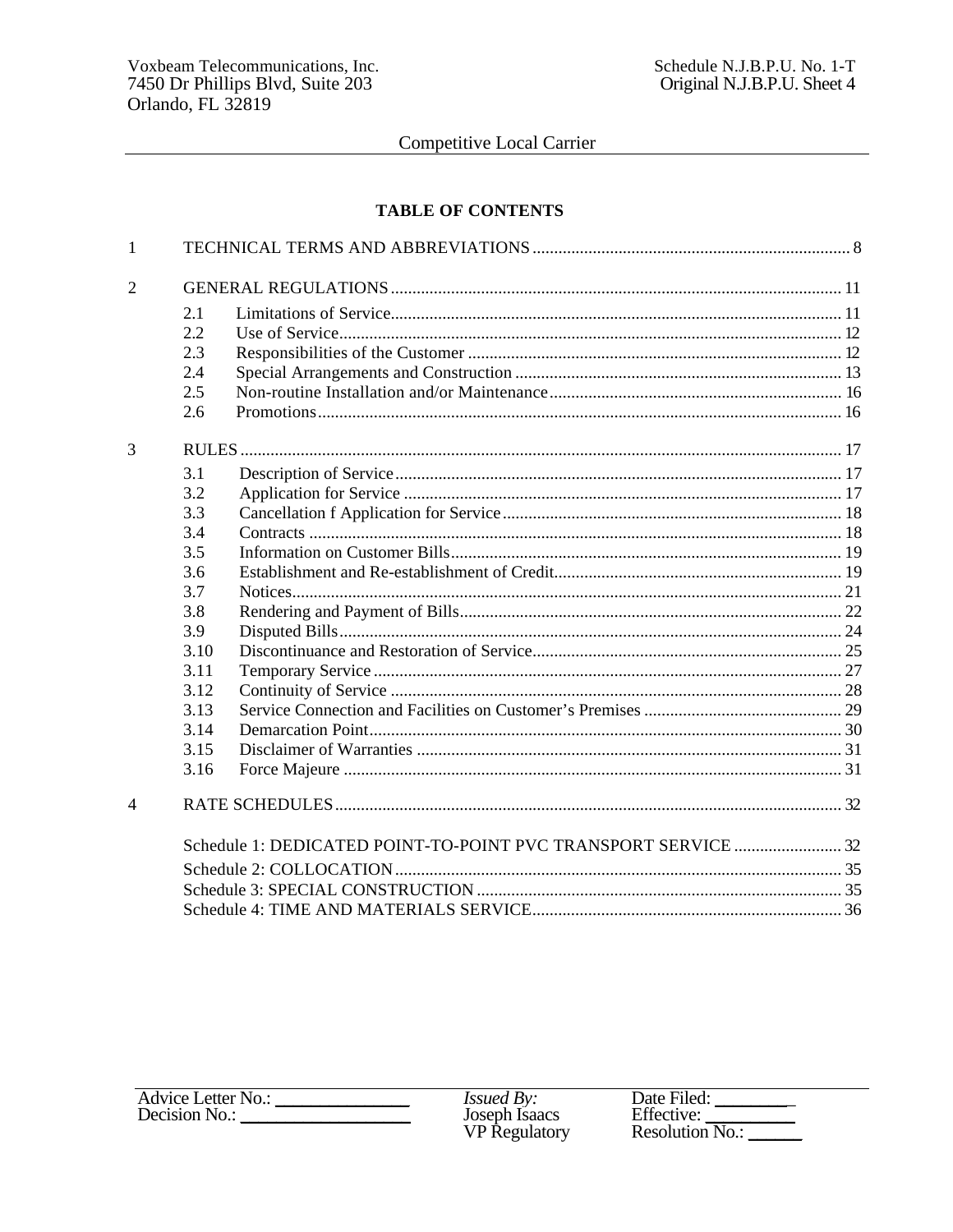#### **Preliminary Statement**

This tariff sets forth all effective rates, terms, conditions and rules applicable to the provision of telecommunications services by Public Wireless, Inc. in the State of New Jersey. The tariff also sets forth information relating to Public Wireless, Inc. (referred to herein as "Company" or "Public Wireless").

The Company has been authorized by the New Jersey Board of Public Utilities ("BPU") to provide telecommunications services throughout the State of New Jersey.

The rates and rules contained herein are subject to change pursuant to the rules, regulations and orders of the BPU.

This Tariff is on file with the New Jersey Board of Public Utilities, and copies may be inspected during normal business hours at the Company's principal place of business located at 7450 Dr Phillips Blvd, Suite 203, Orlando, FL 32819

| <b>Advice Letter No.:</b> | <i>Issued By:</i>    | Date Filed:            |
|---------------------------|----------------------|------------------------|
| Decision No.:             | Joseph Isaacs        | Effective:             |
|                           | <b>VP</b> Regulatory | <b>Resolution No.:</b> |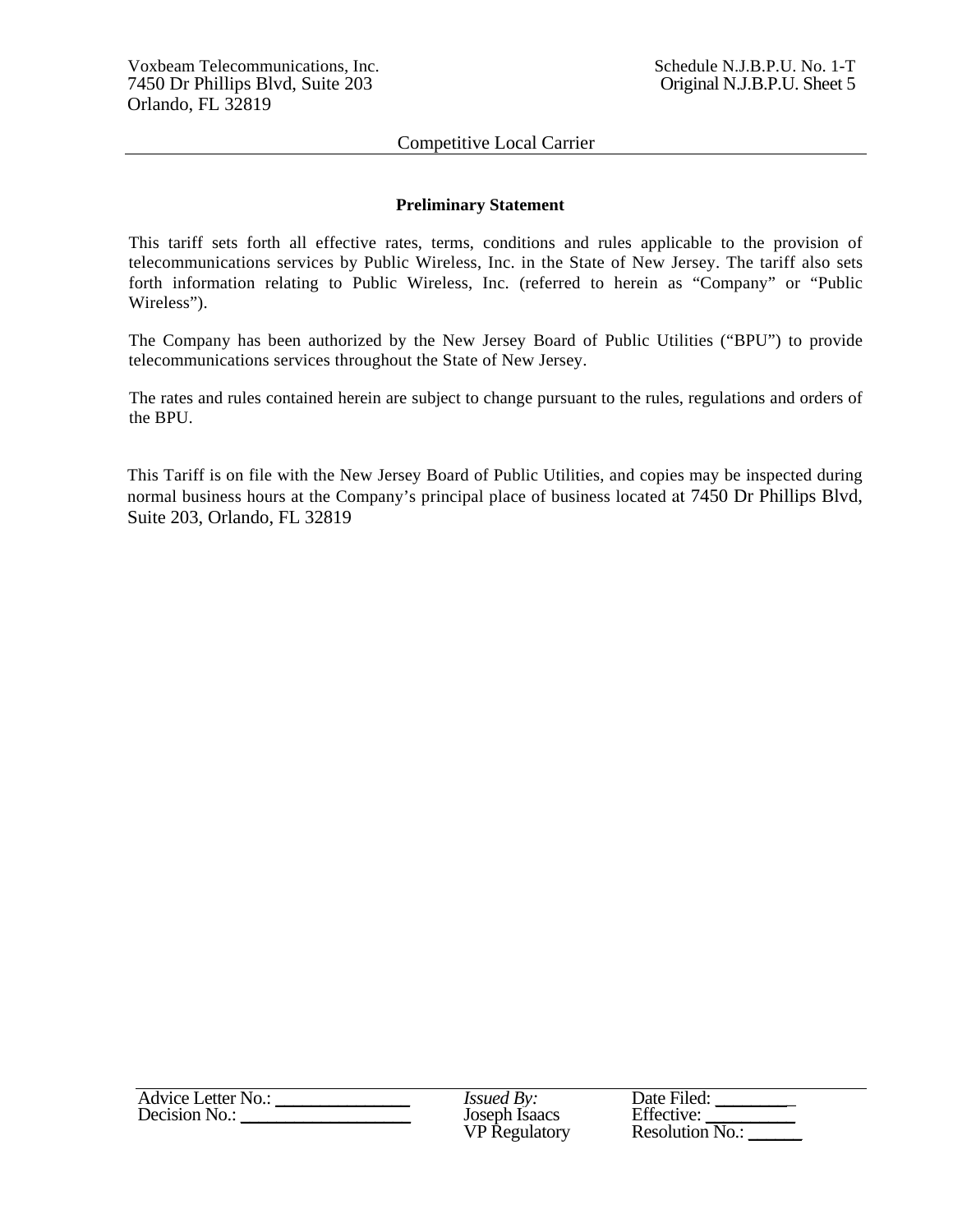### **EXPLANATION OF SYMBOLS**

- (C) To signify changed listing, rule, or condition which may affect rates or charges
- (D) To signify discontinued material, including listing, rate, rule or condition
- (I) To signify increase in rates
- (L) To signify material moved from or to another part of tariff schedules with no change in text, rate, rule or condition
- (N) To signify new material including listing, rate, rule or condition
- (R) To signify reduction in rates
- (S) To signify matter appearing elsewhere or repeated for clarification
- (T) To signify change in text but not change in rate, rule or condition
- (Z) To signify a correction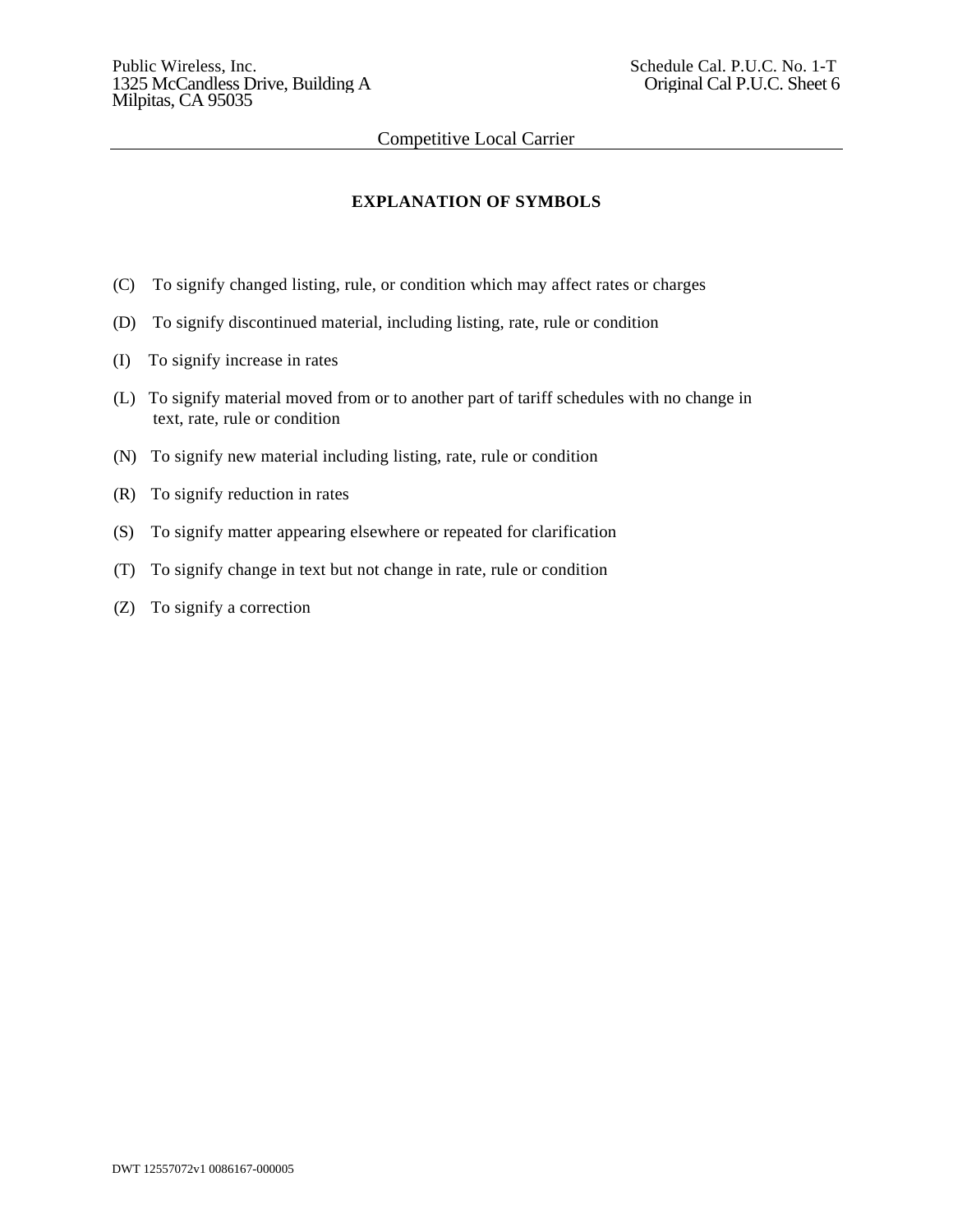### **SERVICE AREA MAP**

The Company has been authorized by the BPU to provide competitive local exchange service throughout the State of New Jersey. The Company also has been authorized by the BPU to provide interexchange service throughout the State of New Jersey.

| Advice Letter No.: | <i>Issued By:</i>    | Date Filed:            |
|--------------------|----------------------|------------------------|
| Decision No.:      | Joseph Isaacs        | Effective:             |
|                    | <b>VP</b> Regulatory | <b>Resolution No.:</b> |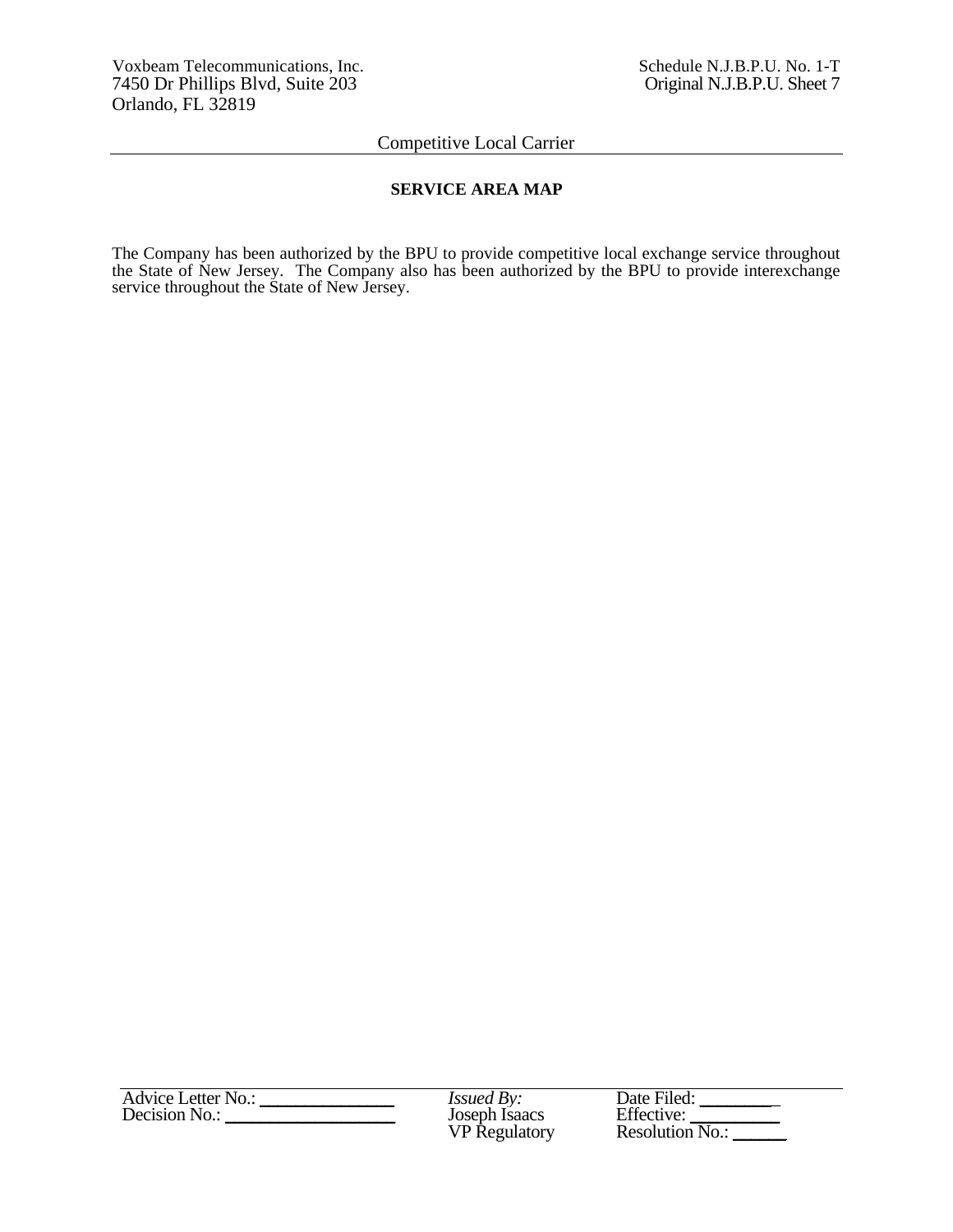## **SECTION 1 - TECHNICAL TERMS AND ABBREVIATIONS**

**Board:** The term "Board" or "BPU" means the New Jersey Board of Public Utilities.

**Business Hours:** The time after 8:00 a.m. and before 5:00 p.m. Eastern Time, Monday through Friday, excluding Holidays.

**Business Office:** The primary location where the business operations of Company are performed and where the Company makes a copy of the Company's tariff available for public inspection during Business Hours. The address of the business is: 1325 McCandless Drive, Milpitas, CA 95035.

**Common Carrier:** An authorized company or entity providing telecommunications services to the public.

**Company:** The term "Company" means Voxbeam Telecommunications, Inc.

**Customer:** The person, firm or corporation that orders service and is responsible for the payment of charges and compliance with the terms and conditions of this tariff.

**Customer Arrangement:** Customer-specific arrangements that may vary from this tariff in rates, terms and/or conditions to meet customer-specific requirements and service-specific parameters.

**Customer Premises:** A location designated by the Customer for the purposes of connecting to the Company's services.

**Dark Fiber:** Unactivated optical fiber deployed without optoeletronics and through which no light is transmitted and no signal is carried.

**Delinquent or Delinquency:** An account for which payment has not been made in full on or before the last day for timely payment.

**Dim Fiber:** Unactivated optical fiber deployed with optoeletronics on one end owned by the customer, and on one end owned by the Company, and which may carry signals.

**Distributed Antenna System ("DAS"):** As used by Company, a network of components that input a signal from Customer equipment located at a Head End, transport it on fiber optic or other facilities to one or more remote locations . This network is bi-directional, and the same components input an RF signal from an antenna at the remote location, transport the signal on fiber optic or other facilities to a Head End, and the signal is handed off to Customer equipment located at a Head End.

| Advice Letter No.: | <i>Issued By:</i>    | Date Filed:     |
|--------------------|----------------------|-----------------|
| Decision No.:      | Joseph Isaacs        | Effective:      |
|                    | <b>VP</b> Regulatory | Resolution No.: |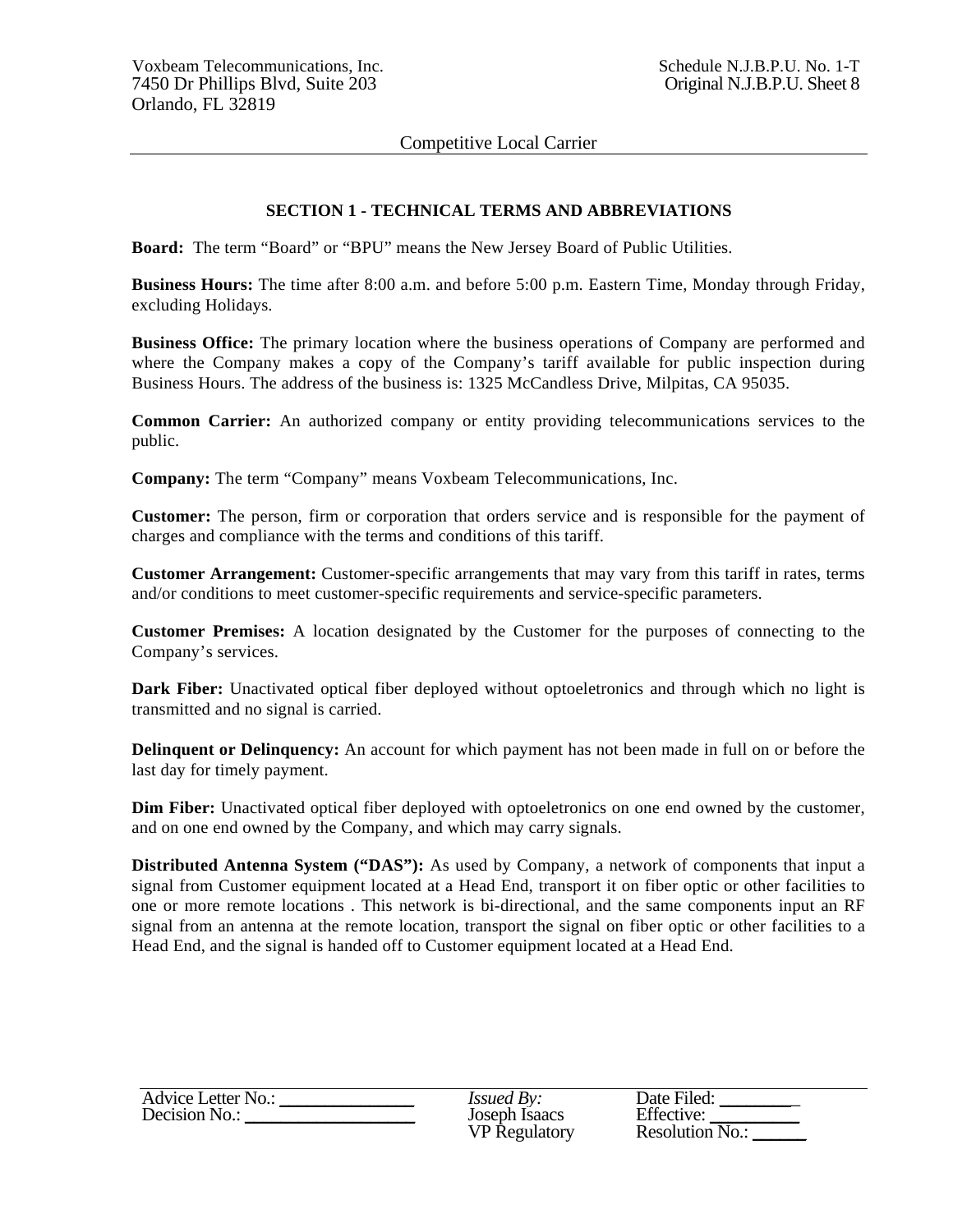### **SECTION 1 - TECHNICAL TERMS AND ABBREVIATIONS (Cont'd)**

**Head End:** A physical location, building or structure used to house the Company equipment and Customer equipment used to transfer originating and terminating traffic between Company and Customer.

**Holiday:** New Year's Day, President's Day, Memorial Day, Independence Day, Labor Day, Thanksgiving Day, the day after Thanksgiving, Christmas Eve, and Christmas Day. When holidays fall on Saturdays or Sundays, the holiday rate applies unless a larger discount would normally apply.

**Individual Case Basis ("ICB"):** Customer-specific arrangements that may vary from tariff in rates, terms and/or conditions according to Customer-specific requirements and service-specific parameters.

Interruption: The inability to complete calls due to equipment malfunctions or human errors. Interruption shall not include the failure of any service or facilities provided by a Common Carrier or other entity other than the Company. Any Interruption allowance provided within this tariff by Company shall not apply where service is interrupted by the negligence or willful act of the Customer, or where the Company, pursuant to the terms of this tariff, terminates service because of non-payment of bills, unlawful or improper use of the Company's facilities or service, or any other reason covered by this tariff or by applicable law.

**Interexchange Carrier:** A Common Carrier authorized to provide services between exchange areas.

Lambda: A specific wavelength on a fiber optic system.

**Local Loop Demarcation Point:** The point of demarcation and/or interconnection between the communications facilities of a provider of wireline telecommunications, and terminal equipment, protective apparatus or wiring at a subscriber's premises.

**Non-Business Hours:** The time period after 5:00 p.m. and before 8:00 a.m., Monday through Friday, and all day Saturday, Sunday, and Holidays.

**Nonrecurring Charges:** Charges to the Customer for services and equipment, assessed by the Company once, usually at the origination or termination of services, and/or installation of equipment.

Permanent Virtual Circuit ("PVC"): A bi-directional transmission path of variable bandwidth that carries traffic between a Company Head End and one or more remote Point(s) of Presence.

**Point of Presence:** A physical location at the remote end (i.e., non-Head End) of a PVC that hosts Company and/or Customer equipment that is connected to the fiber optic system carrying the PVC.

| Advice Letter No.: | <i>Issued By:</i>    | Date Filed:     |
|--------------------|----------------------|-----------------|
| Decision No.:      | Joseph Isaacs        | Effective:      |
|                    | <b>VP</b> Regulatory | Resolution No.: |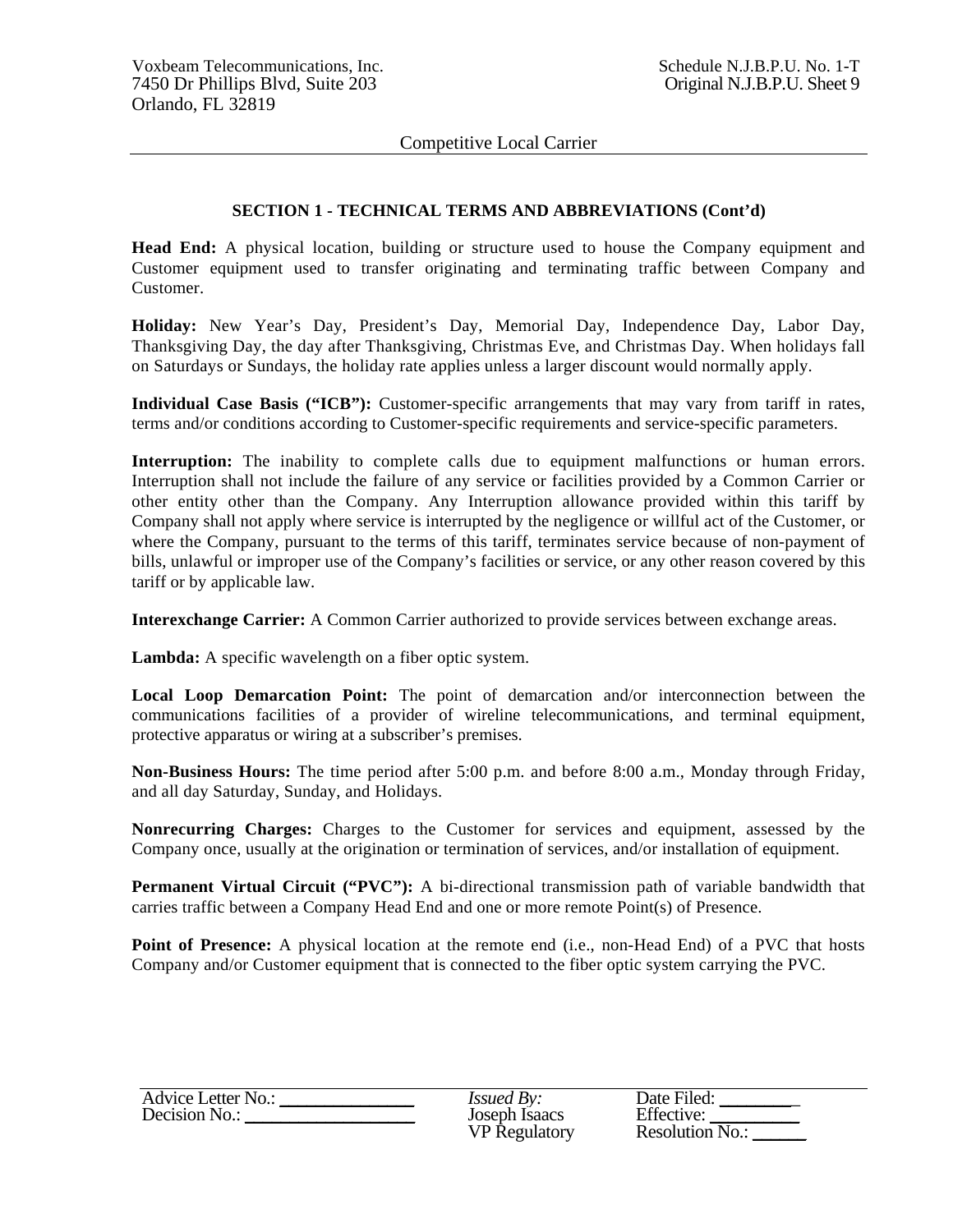### **SECTION 1 - TECHNICAL TERMS AND ABBREVIATIONS (Cont'd)**

**Recurring Charges:** Monthly, quarterly or other periodic charges to the Customer for services and equipment, which continue for the agreed-upon duration of the service.

**RF:** Radio Frequency.

**Service:** Any service or services, singly or in any combination, offered pursuant to the terms of this tariff.

**SONET:** Synchronous Optical Network standard for optical telecommunications transport services developed by the American National Standards Institute.

**Telecommunications:** The transmission of voice and/or data communications between two points.

**Timely Payment:** A payment on Customer's account made on or before the due date.

**Term Agreement:** An agreement between the Company and the Customer for a fixed period of time*.*

| Advice Letter No.: | <i>Issued By:</i>    | Date Filed:     |
|--------------------|----------------------|-----------------|
| Decision No.:      | Joseph Isaacs        | Effective:      |
|                    | <b>VP</b> Regulatory | Resolution No.: |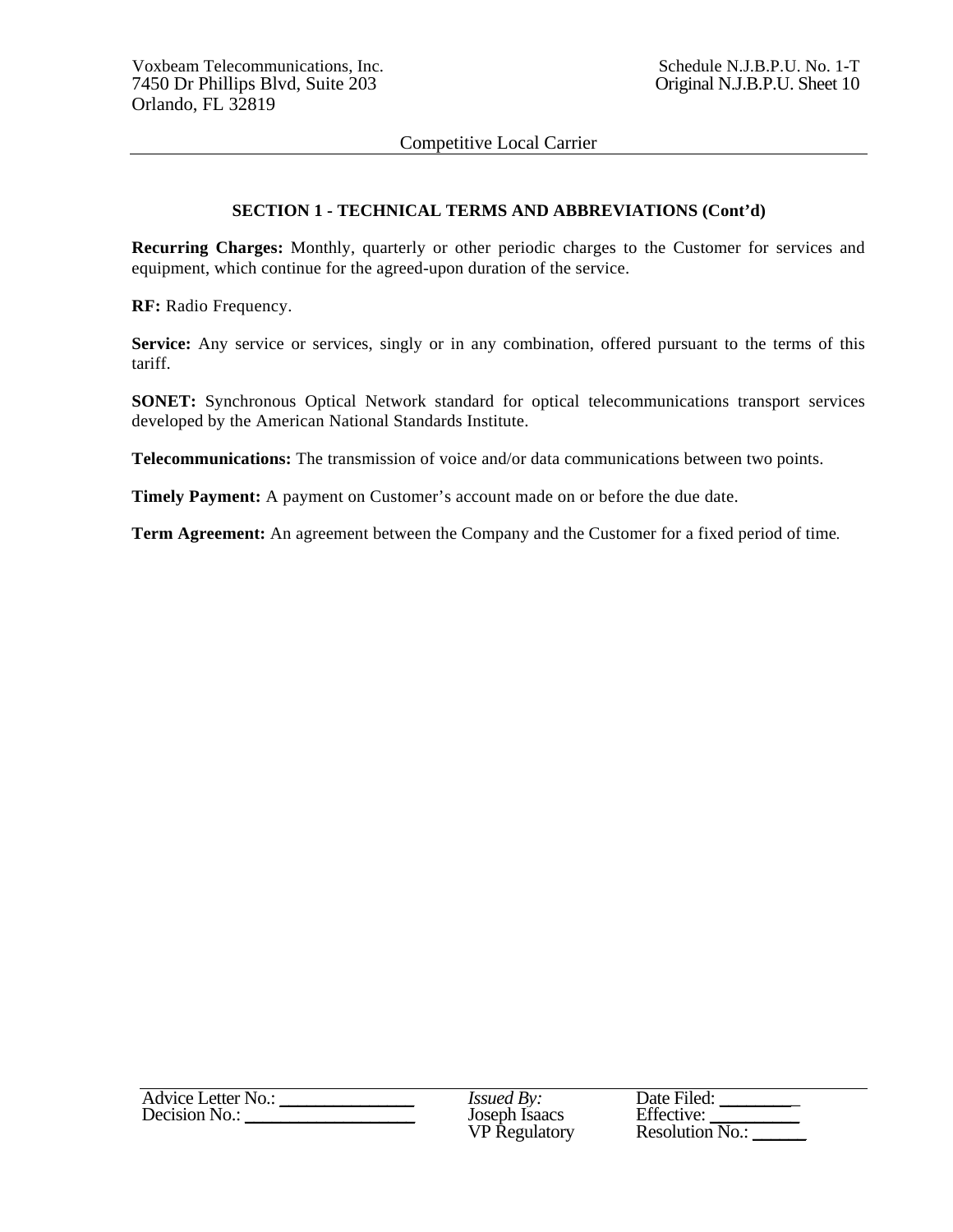#### **SECTION 2 - GENERAL REGULATIONS**

#### **2.1 LIMITATIONS OF SERVICE**

2.1.1 Service requested by Customers is offered subject to the availability of the necessary facilities and/or equipment and subject to the provisions of this tariff.

Subject to Board approval, the Company reserves the right to discontinue or limit service when necessitated by conditions beyond its control (examples of these conditions are more fully set forth elsewhere in this tariff), or when service is used in violation of provisions of this tariff or the law.

The Company does not undertake to transmit messages, but offers the use of its service when available, and, as more fully set forth elsewhere in this tariff, shall not be liable for errors in transmission or for failure to establish connections.

Subject to Board approval, the Company reserves the right to discontinue service, limit service, or to impose requirements as required to meet changing regulatory or statutory rules and standards, or when such rules and standards have an adverse material affect on the business or economic feasibility of providing service, as determined by the Company in its reasonable judgment.

The Company reserves the right to refuse an application for service made by a present or former Customer who is indebted to the Company for service previously rendered pursuant to this tariff until the indebtedness is satisfied.

| <b>Advice Letter No.:</b> | <i>Issued By:</i>    | Date Filed:            |
|---------------------------|----------------------|------------------------|
| Decision No.:             | Joseph Isaacs        | Effective:             |
|                           | <b>VP</b> Regulatory | <b>Resolution No.:</b> |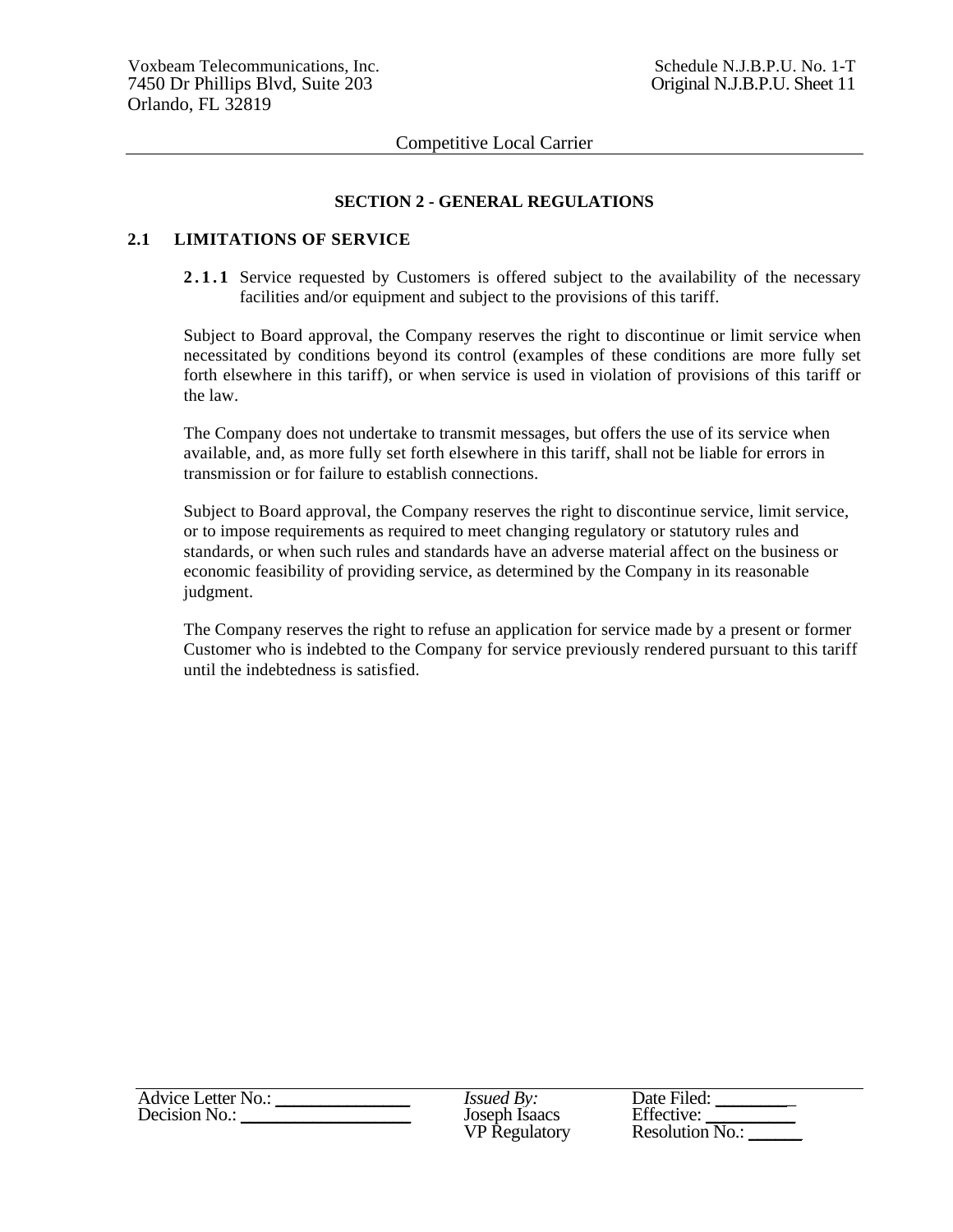### **SECTION 2 - GENERAL REGULATIONS (cont'd.)**

### **2.2 USE OF SERVICE**

2.2.1 Service may be used by the Customer for any lawful purpose for which the service is technically suited.

2.2.2 The Customer obtains no property right or interest in the use of any specific type of facility, service, equipment, process, or code. All right, title and interest to such items remain, at all times, solely with the Company.

**2.2.3** Recording of telephone conversations of service provided by the Company under this tariff is prohibited except as authorized by applicable federal, state and local laws.

**2.2.4** Use and Ownership of Equipment

The Company's equipment, apparatus, channels and lines shall be carefully used. Equipment furnished by the Company shall remain its property and shall be returned to the Company whenever requested, within a reasonable period following the request, in good condition (subject to reasonable wear and tear). The Customer is required to reimburse the Company for any loss of, or damage to, the facilities or equipment on the Customer's premises, including loss or damage caused by agents, employees or independent contractors of the Customer through any negligence.

### **2.3 RESPONSIBILITIES OF THE CUSTOMER**

The Customer is responsible for: 1) placing any necessary orders; 2) complying with tariff regulations; 3) for assuring that users comply with tariff regulations; 4) payment of charges for calls originated from the Customer's telephone lines.

The Customer is responsible for arranging access to its premises at times mutually agreeable to Company and the Customer when required for installation, repair, maintenance, inspection or removal of equipment associated with the provision of Company services.

The Customer is responsible for maintaining its terminal and interconnection equipment and facilities in good operating condition. The Customer is liable for any loss, including loss through theft, of any Company equipment installed at Customer's premises.

The Customer shall be responsible for all calls placed by or through Customer's equipment by any person. In particular and without limitation to the foregoing, the Customer is responsible for any calls placed by or through the Customer's equipment via any remote access features.

| <b>Advice Letter No.:</b> | <i>Issued By:</i>    | Date Filed:        |
|---------------------------|----------------------|--------------------|
| Decision No.:             | Joseph Isaacs        | Effective:         |
|                           | <b>VP</b> Regulatory | Resolution $No.$ : |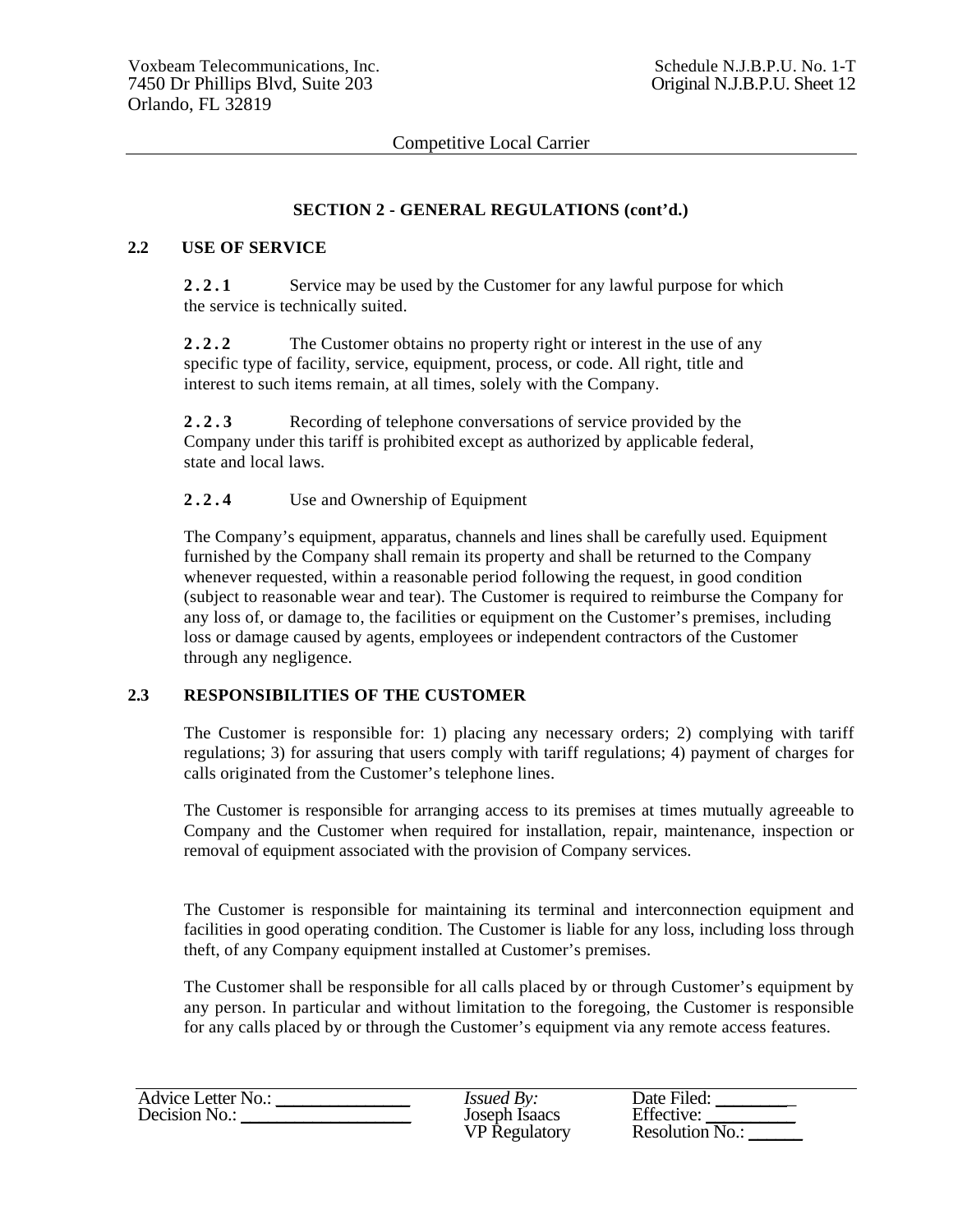### **SECTION 2 - GENERAL REGULATIONS (cont'd.)**

## **2.4 SPECIAL ARRANGEMENTS AND CONSTRUCTION**

Special arrangements will be developed on a case-by-case basis in response to a bona fide special request from a Customer or prospective Customer to develop a competitive bid for a service not generally available under this Tariff. Customer may be required to pay in advance for some or all costs for construction or rearrangement of facilities needed for special arrangements and construction. Such payments shall not be considered to be a service deposit. Rates and charges for special arrangements or special construction will be set forth in writing in individual contracts. Special arrangements will be offered on a non-discriminatory basis to similarly situated Customers in substantially similar circumstances. Upon request, Company will make available to the Board and its staff copies of customer contracts on a confidential basis.

Where the Company furnishes a facility or service under a special arrangement or special construction, charges will be based on the costs incurred by the Company and may include: (1) non-recurring charges; (2) monthly recurring charges; (3) termination liabilities; or (4) combinations thereof*.*

| <b>Advice Letter No.:</b> | <i>Issued By:</i>    | Date Filed:     |
|---------------------------|----------------------|-----------------|
| Decision No.:             | Joseph Isaacs        | Effective:      |
|                           | <b>VP</b> Regulatory | Resolution No.: |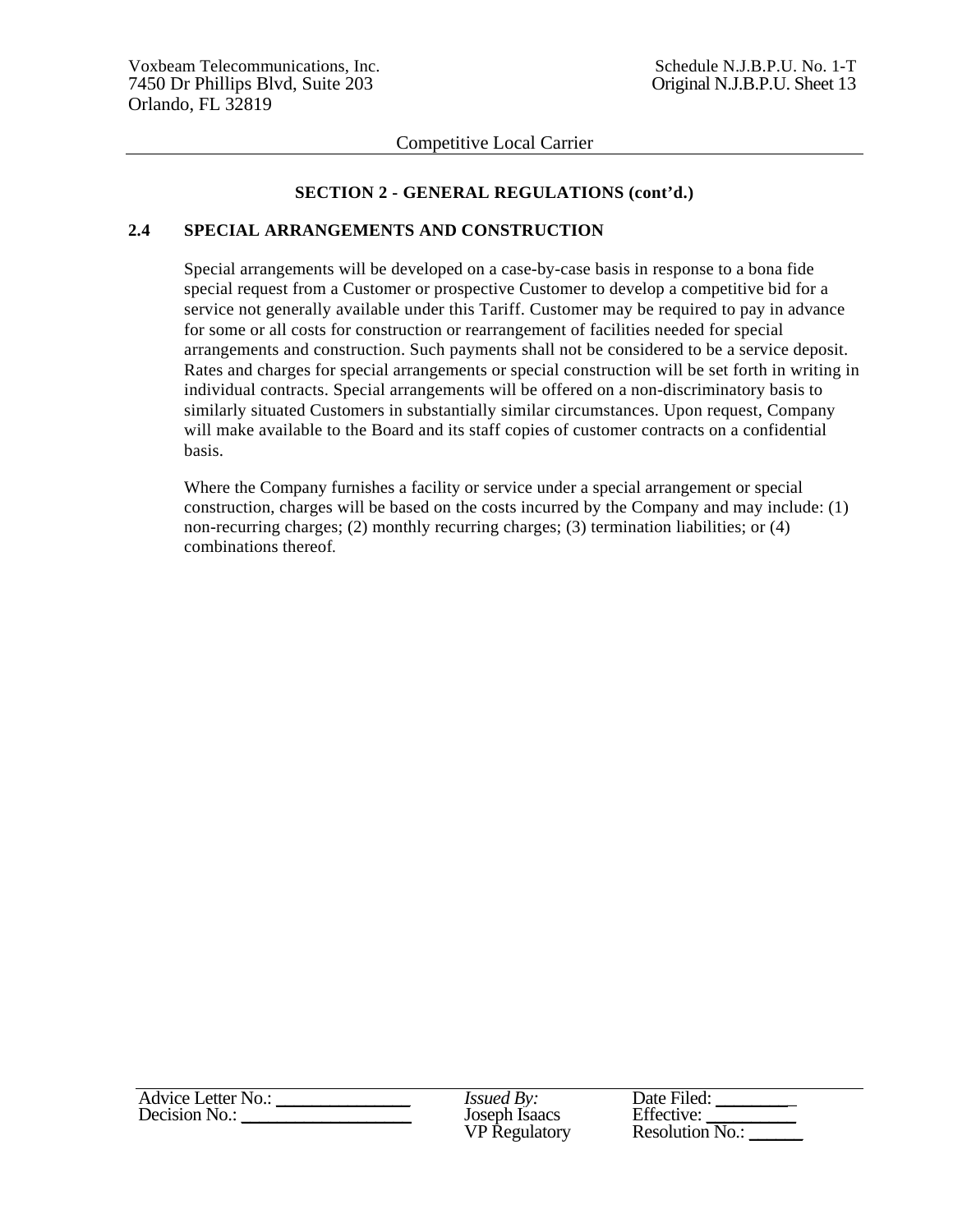### **SECTION 2 - GENERAL REGULATIONS (cont'd.)**

#### **2.4 SPECIAL ARRANGEMENTS AND CONSTRUCTION (cont'd)**

#### **2.4.1 Basis for Cost Computation**

Costs for special construction may include one or more of the following items to the extent they are applicable:

- **2.4.1.1** Cost of installed facilities to be provided including estimated costs for the rearrangements of existing facilities. These costs may include:
	- (a) installation of equipment and materials provided or used;
	- (b) engineering, labor and supervision during construction;
	- (c) transportation of materials; and
	- (d) rights of way, easements or other property rights required for transmission facilities;
- **2.4.1.2** Cost of maintenance;

**2.4.1.3** Depreciation on the estimated cost installed of any facilities provided, based on the anticipated useful service life of the facilities with an appropriate allowance for the estimated net salvage;

**2.4.1.4** Administration, taxes and uncollectible revenue on the basis of reasonable average costs for these items;

**2.4.1.5** License preparation, processing and related fees;

**2.4.1.6** Tariff preparation, processing and other related regulatory fees;

**2.4.1.7** Any other identifiable costs related to the facilities provided; and

**2.4.1.8** An amount for return and contingencies.

| Advice Letter No.: | <i>Issued By:</i>    | Date Filed:     |
|--------------------|----------------------|-----------------|
| Decision No.:      | Joseph Isaacs        | Effective:      |
|                    | <b>VP Regulatory</b> | Resolution No.: |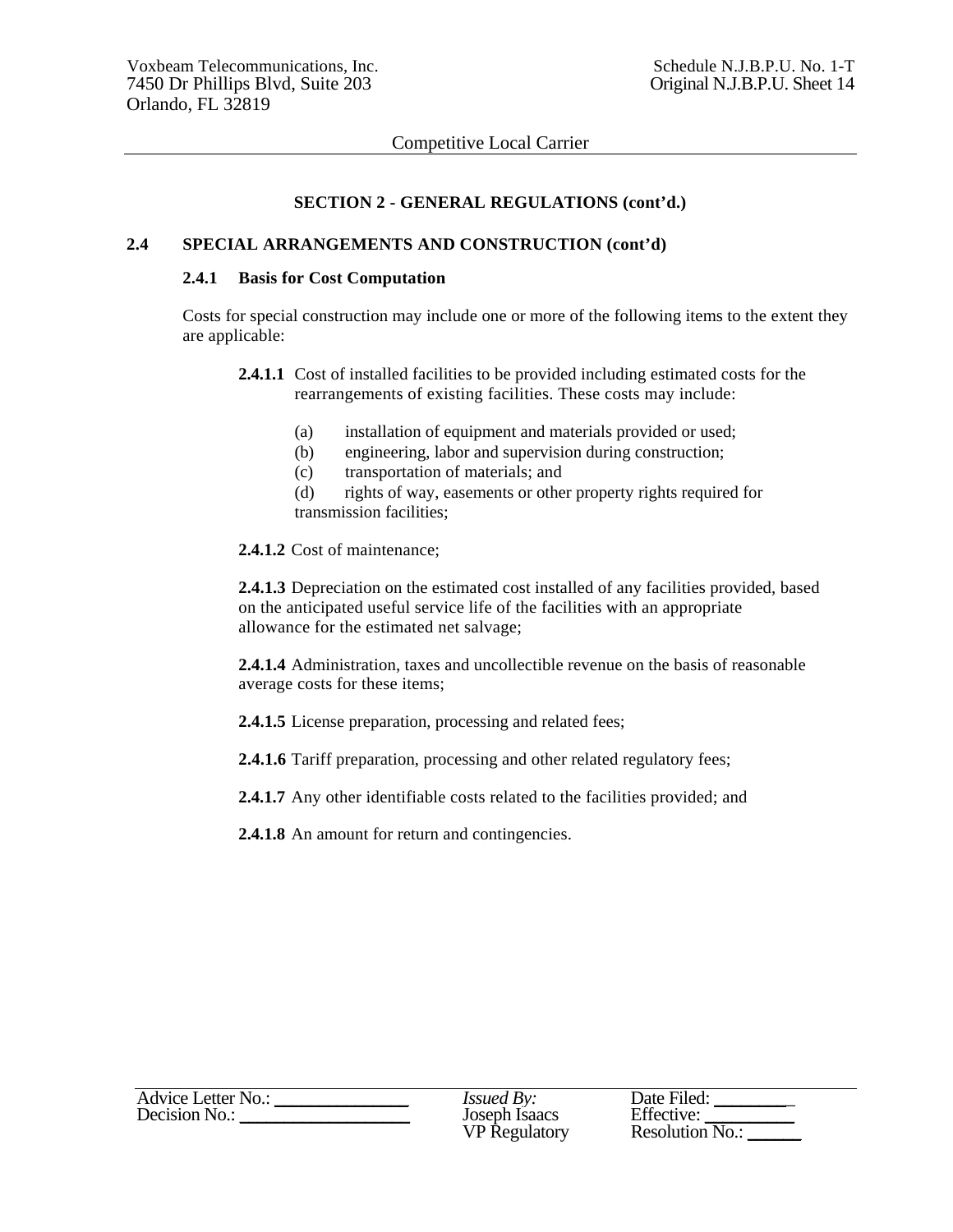### **SECTION 2 - GENERAL REGULATIONS (cont'd.)**

### **2.4 SPECIAL ARRANGEMENTS AND CONSTRUCTION (cont'd)**

#### **2.4.2 Termination Liability**

To the extent that Company cannot use or reuse facilities requested by Customer or necessary for special arrangements or construction, a termination liability may apply whether or not the Company has begun providing service.

**2.4.2.1** The termination liability period is the estimated service life of the facilities provided.

**2.4.2.2** The amount of the maximum termination liability is equal to the estimated cost for installation and operation of the service during its service life. Costs include **those** items previously listed in Section 2.5.1 above.

**2.4.2.3** The **applicable** termination liability will be calculated based on the following:

**2.4.2.3.1** Multiplying the sum of the amounts determined as set forth in Section 2.5.1 above by a factor related to the unexpired period of liability and the discount rate for return and contingencies.

**2.4.2.3.2** The amount determined in Section 2.5.1 above shall be adjusted to reflect the predetermined estimate net salvage, if any, including any reuse of the facilities provided.

**2.4.2.3.3** The final termination liability is then adjusted to reflect applicable taxes or regulatory fees.

| <b>Advice Letter No.:</b> | <i>Issued By:</i>    | Date Filed:     |
|---------------------------|----------------------|-----------------|
| Decision No.:             | Joseph Isaacs        | Effective:      |
|                           | <b>VP</b> Regulatory | Resolution No.: |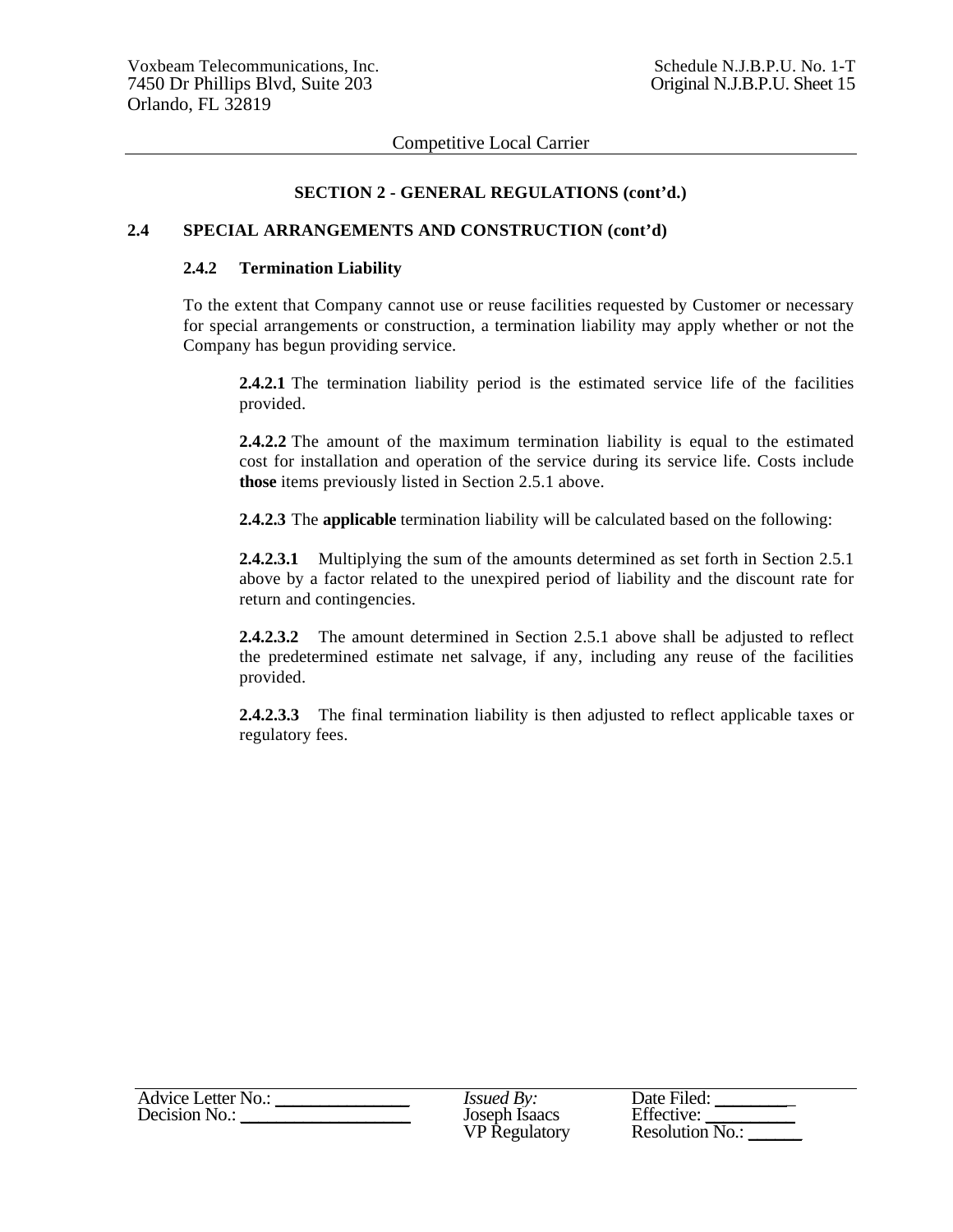## **SECTION 2 - GENERAL REGULATIONS (cont'd.)**

## **2.5 NON-ROUTINE INSTALLATION AND/OR MAINTENANCE**

At the Customer's request, installation and/or maintenance may be performed outside the Company's regular Business Hours, or (in the Company's sole discretion and subject to any conditions it may impose) in hazardous locations. In such cases, charges based on the cost of labor, material, and other costs incurred by or charged to the Company will apply. If installation is started during regular Business Hours but, at the Customer's request, extends beyond regular Business Hours into time periods including, but not limited to, weekends, holidays, and/or night hours, additional charges may apply.

## **2.6 PROMOTIONS**

From time to time, the Company may offer services or waive or vary service rates for promotional, market research or other similar business purpose. Should the Company offer promotions, it will provide appropriate notice.

| <b>Advice Letter No.:</b> | <i>Issued By:</i>    | Date Filed:       |
|---------------------------|----------------------|-------------------|
| Decision No.:             | Joseph Isaacs        | Effective:        |
|                           | <b>VP</b> Regulatory | Resolution $N0$ . |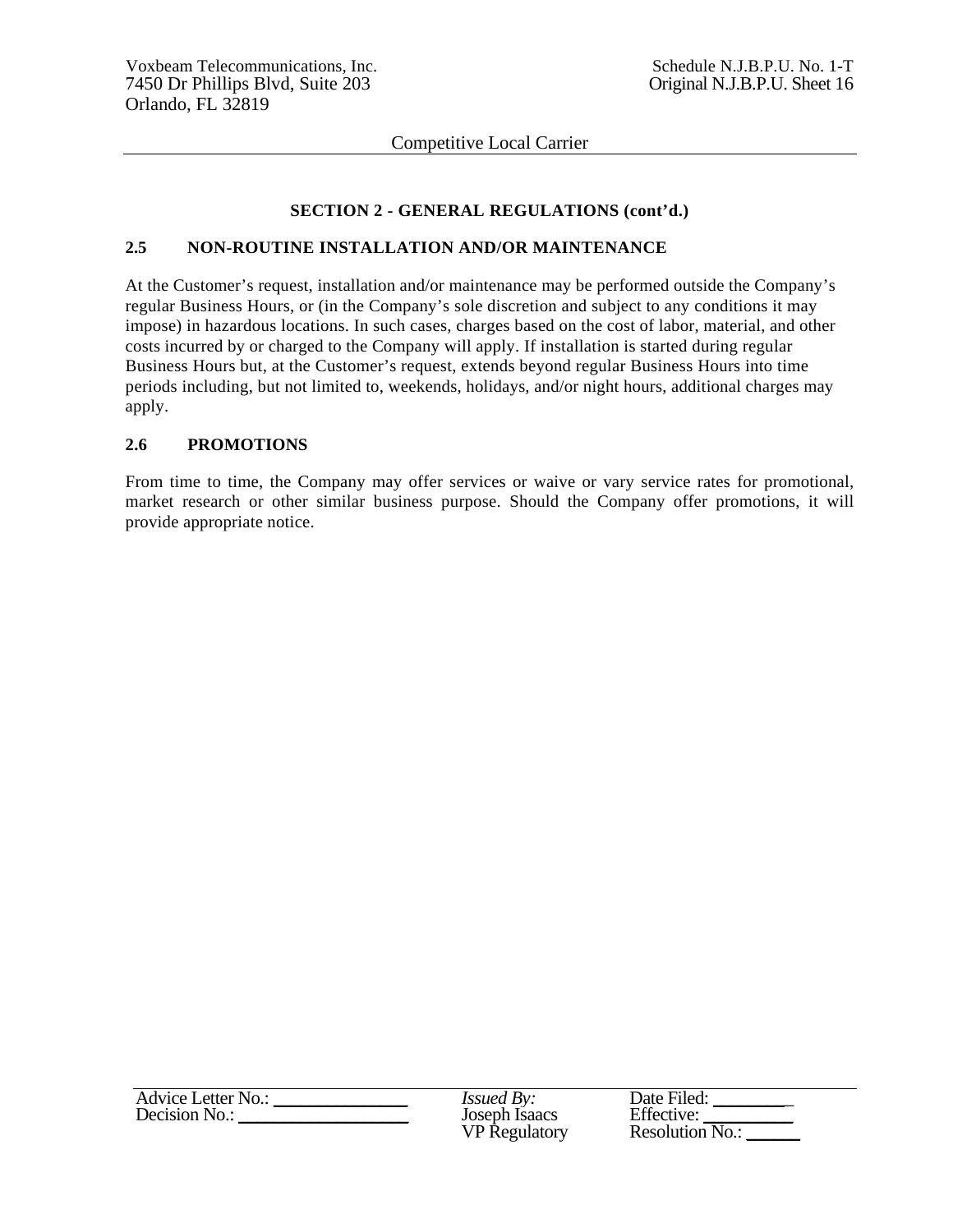## **SECTION 3 – RULES & REGULATIONS**

### **3 . 1 DESCRIPTION OF SERVICE**

Company provides competitive telecommunications services on a facilities-based and resale basis. Service is offered for dedicated point-to-point circuits to non-residential customers on a Distributed Antenna System pursuant to the terms of this Tariff. Descriptions applicable to specific offerings are found in the Rate Schedules of this Tariff. Service is not offered or available for purchase by residential and/or business end users.

Service is available 24 hours per day, seven days per week and is subject to the availability of necessary equipment and facilities and the economic feasibility of providing such necessary equipment and facilities.

Services are offered via the Company's facilities (whether owned, leased, or under contract) where available, in combination with facilities or resold services provided by other carriers or providers.

## **3 . 2 APPLICATION FOR SERVICE**

Applicants must initiate service with the Company pursuant to a completed and signed written service order. Prior to finalizing a written agreement for services, the Company will inform Customer of all rates and charges for the desired services and any other rates or charges that will appear on the Customer's first bill.

In addition, within 10 days of initiating service, the Company will provide a new Customer a written statement of all material terms and conditions affecting what the Customer will pay for services provided by Company.

Filing an application for service pursuant to this Tariff authorizes the Company to conduct a credit search on the Customer. The Company reserves the right to refuse service, or may require Customer to pay a deposit or guarantee, on the basis of credit history.

The Company shall provide applicants who are denied service for failure to establish credit or failure to pay a deposit the reason for the denial in writing within 10 days of the service denial.

| Advice Letter No.: | <i>Issued By:</i>    | Date Filed:       |
|--------------------|----------------------|-------------------|
| Decision No.:      | Joseph Isaacs        | Effective:        |
|                    | <b>VP</b> Regulatory | Resolution $N0$ . |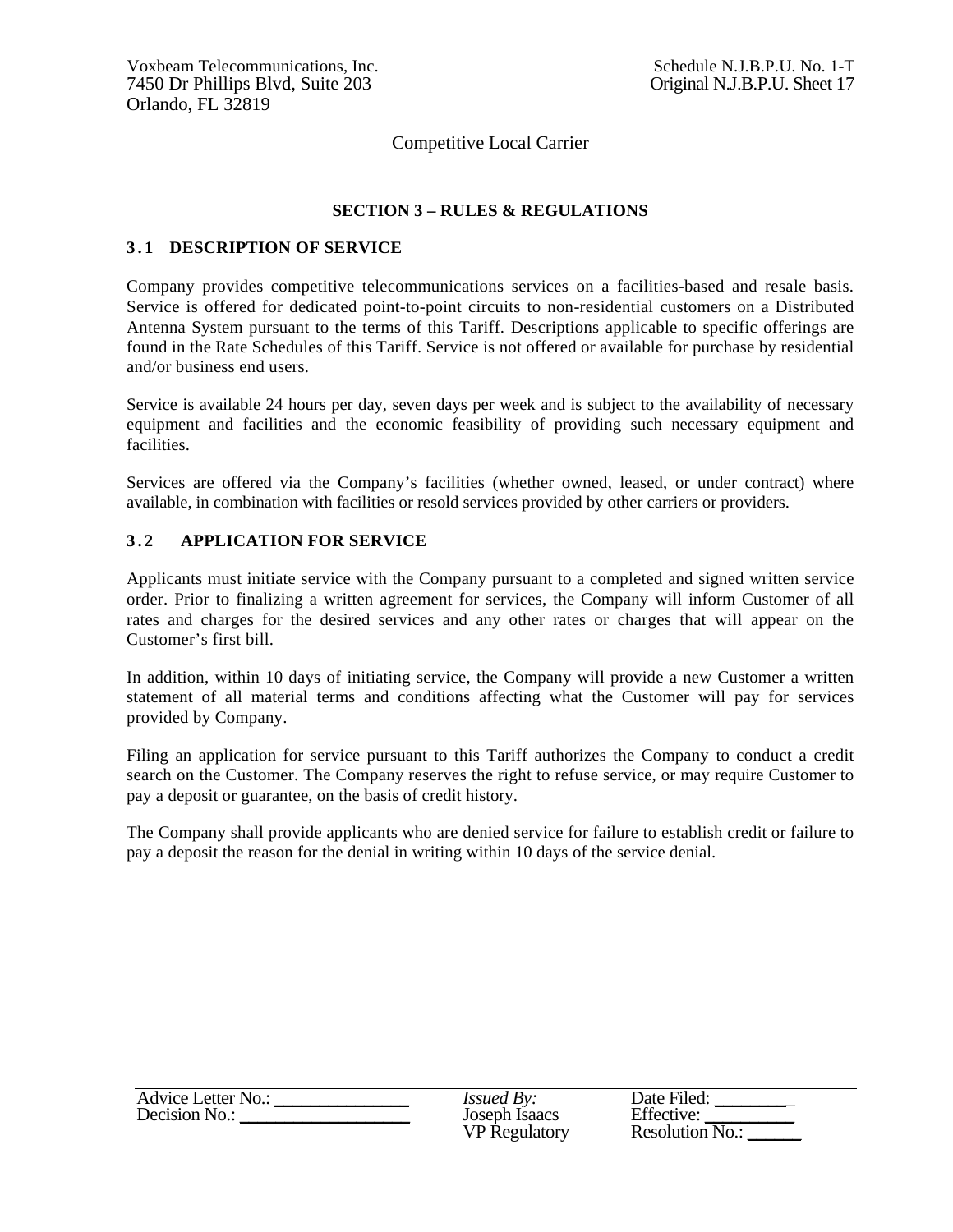## **SECTION 3 – RULES & REGULATIONS (cont'd.)**

## **3. 3 CANCELLATION OF APPLICATION FOR SERVICE**

Where the applicant cancels an application for service prior to the receipt of final order confirmation, or prior to the start of special construction, no charge applies.

Where installation of service has been started prior to the cancellation, a cancellation charge equal to the costs incurred by the Company may apply. Such charges will be calculated on a case-by-case basis.

### **3 . 4 CONTRACTS**

Contracts will be used in special circumstances for Individual Case Basis ("ICB") service offerings or Special Construction. Contracts will be offered in response to the specific, individual requirements of the customer. Such contract rates or customer-specific pricing differs from the Company's standard or general tariffed offerings because they are based on special circumstances such as a volume or term commitment, or a Customer-specific service arrangement. The terms and conditions of each contract offering are subject to the agreement of both the Customer and Company.

Contract offerings will be made available to similarly situated Customers in substantially similar circumstances. Contracts are available to any similarly situated Customer that places an order within 90 days of the contract's effective date. Upon request, the Company will make copies of such contracts available to the Board for review on a confidential basis.

| Advice Letter No.: | <i>Issued By:</i>    | Date Filed:     |
|--------------------|----------------------|-----------------|
| Decision No.:      | Joseph Isaacs        | Effective:      |
|                    | <b>VP</b> Regulatory | Resolution No.: |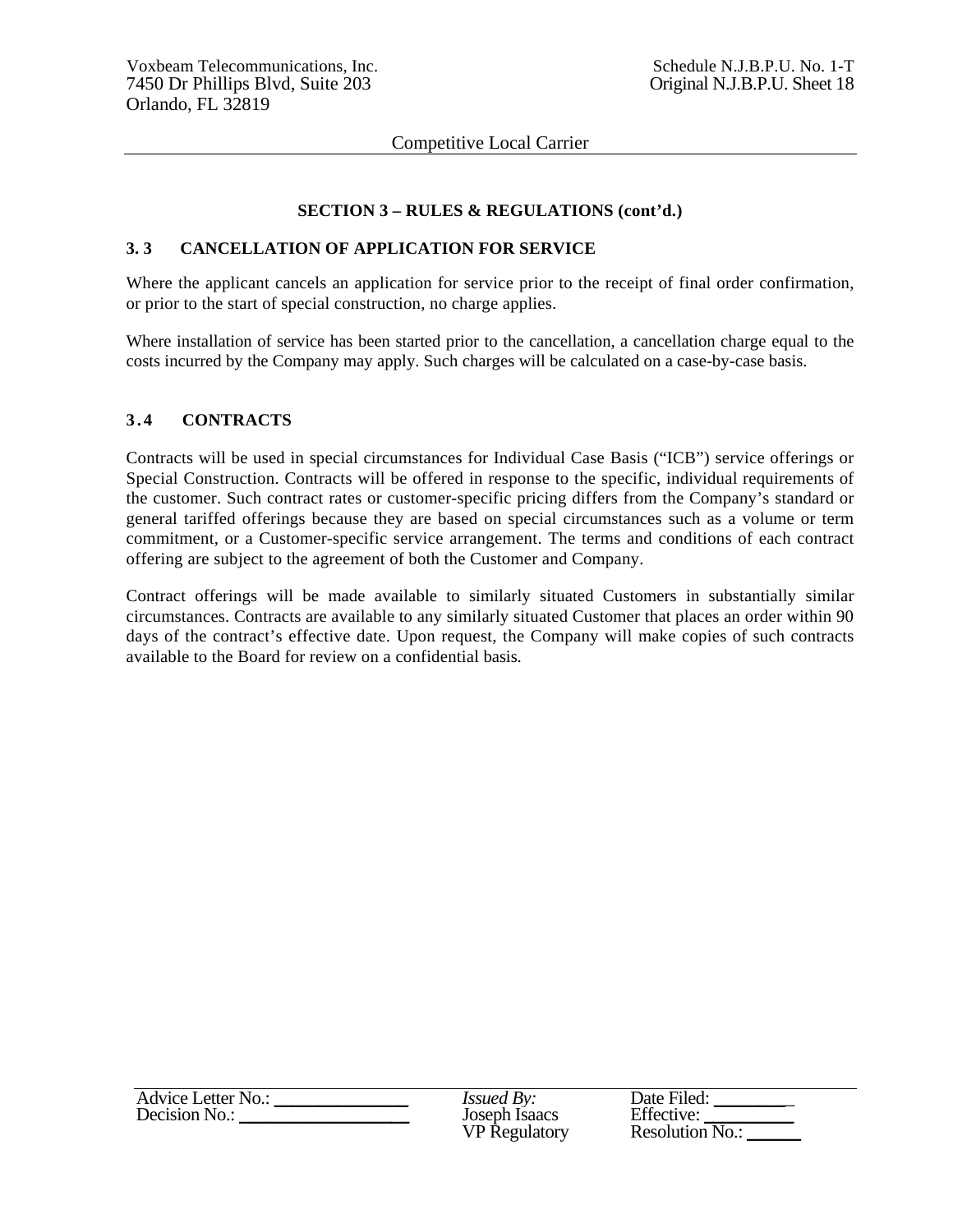## **SECTION 3 – RULES & REGULATIONS (cont'd.)**

### **3.5 INFORMATION ON CUSTOMER BILLS**

The Company shall be identified on each Customer bill. Each bill will prominently display a toll-free number for service or billing inquiries, together with an address where the Customer may write to the Company. If the Company uses a billing agent, the Company will also include the name of such billing agent. Each bill for telephone service will contain notations concerning the following:

- (a) When to pay the bill;
- (b) Billing detail, including the period of service covered by the bill;
- (c) Late payment charges and when they apply;
- (d) How to pay your bill;
- (e) Questions about your bill;
- (f) Network access for interstate calling;
- (g) How to contact the Company with questions about the bill.

#### **3.6 ESTABLISHMENT AND RE-ESTABLISHMENT OF CREDIT**

Company may require Customer or potential Customer to provide information pertaining to its financial ability to pay for service. Company may deny service to Customers who do not provide the requested information or who fail to meet Company's financial criteria, unless the Customer is willing to pay a deposit based upon the rules contained in this tariff. If service was discontinued for non-payment of charges, the Company may request additional information from the Customer, and reserves the right to collect an advance payment and/or deposit prior to re-establishing service.

At the time an application for service is made, an applicant may be required to pay an amount equal to one month's service charges and/or the service connection and/or equipment charges which may be applicable, as well as any nonrecurring charges for any required special construction. The amount of the first month's service is credited to the Customer's account on the first bill rendered.

| <b>Advice Letter No.:</b> | <i>Issued By:</i>    | Date Filed:                   |
|---------------------------|----------------------|-------------------------------|
| Decision No.:             | Joseph Isaacs        | Effective:                    |
|                           | <b>VP Regulatory</b> | Resolution $N$ <sub>0</sub> . |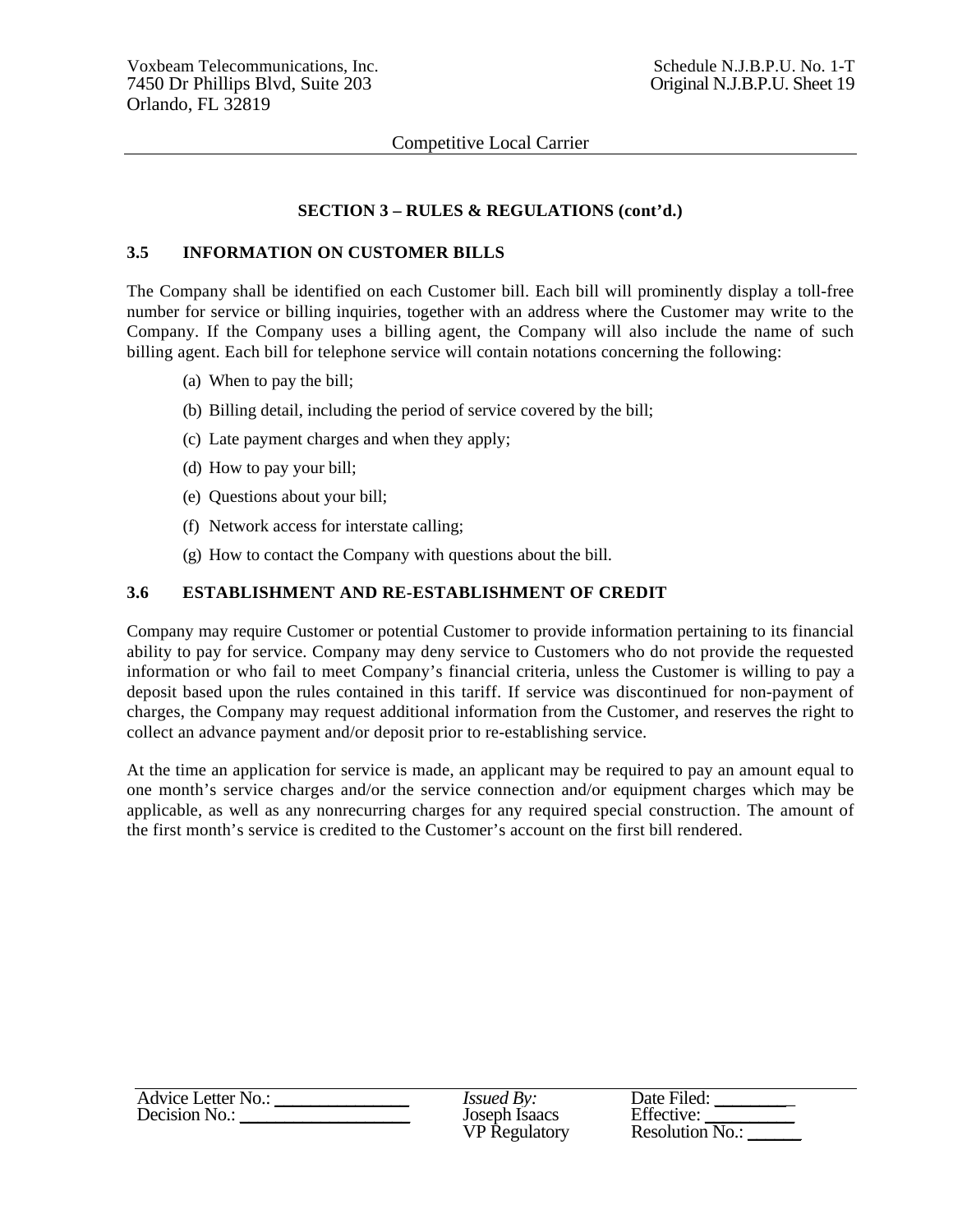## **SECTION 3 – RULES & REGULATIONS (cont'd.)**

### **3.6 ESTABLISHMENT AND RE-ESTABLISHMENT OF CREDIT (cont'd)**

#### **3 . 6 . 1 Credit Information and Deposits**

Each applicant for service shall provide credit information satisfactory to the Company or pay a deposit. Deposits shall not be required if the Customer:

- (a) Provides credit history acceptable to the Company;
- (b) Provides a cosigner or guarantor with credit history acceptable to the Company in order to establish credit for service; or
- (c) Provides a deposit to establish credit for service; provided however, the Company may determine the acceptable form of the Customer's deposit *(e.g.* cashier's check, money order, bond, or letter of credit);

## **3 . 6 . 2 History of Late Payments**

The Company may, in order to safeguard its interests, require a Customer which has a history of late payments to the Company or does not have established credit to make a deposit prior to or at any time after the provision of service to the Customer, to be held by the Company as a guarantee of the payment of rates and charges. No such deposit will be required of a Customer that has established credit and has no history of late payments to the Company.

### **3 . 6 . 3 Deposit Amount**

A deposit will be no greater than twice the estimated average monthly bill for the class of service requested. The fact that a deposit has been made in no way relieves the Customer from complying with the Company's requirement as to the prompt payment of bills. In the event a customer requests services in addition to basic service, the average bill will reflect the aggregate services requested by the Customer. If the amount of a deposit is proven to be less than required to meet the requirements specified above, due to nonpayment, disconnection or both, the Customer shall be required to pay an additional deposit upon request.

### **3 . 6 . 4 Return of Deposit**

Upon termination of service, or after 12 months, whichever comes first, the deposit shall be credited to the Customer bill, and the balance, if any, shall be returned to the Customer within 30 days. Interest shall be paid on deposits at the rate required by law, if any.

| <b>Advice Letter No.:</b> | <i>Issued By:</i>    | Date Filed:       |
|---------------------------|----------------------|-------------------|
| Decision No.:             | Joseph Isaacs        | Effective:        |
|                           | <b>VP</b> Regulatory | Resolution $N0$ . |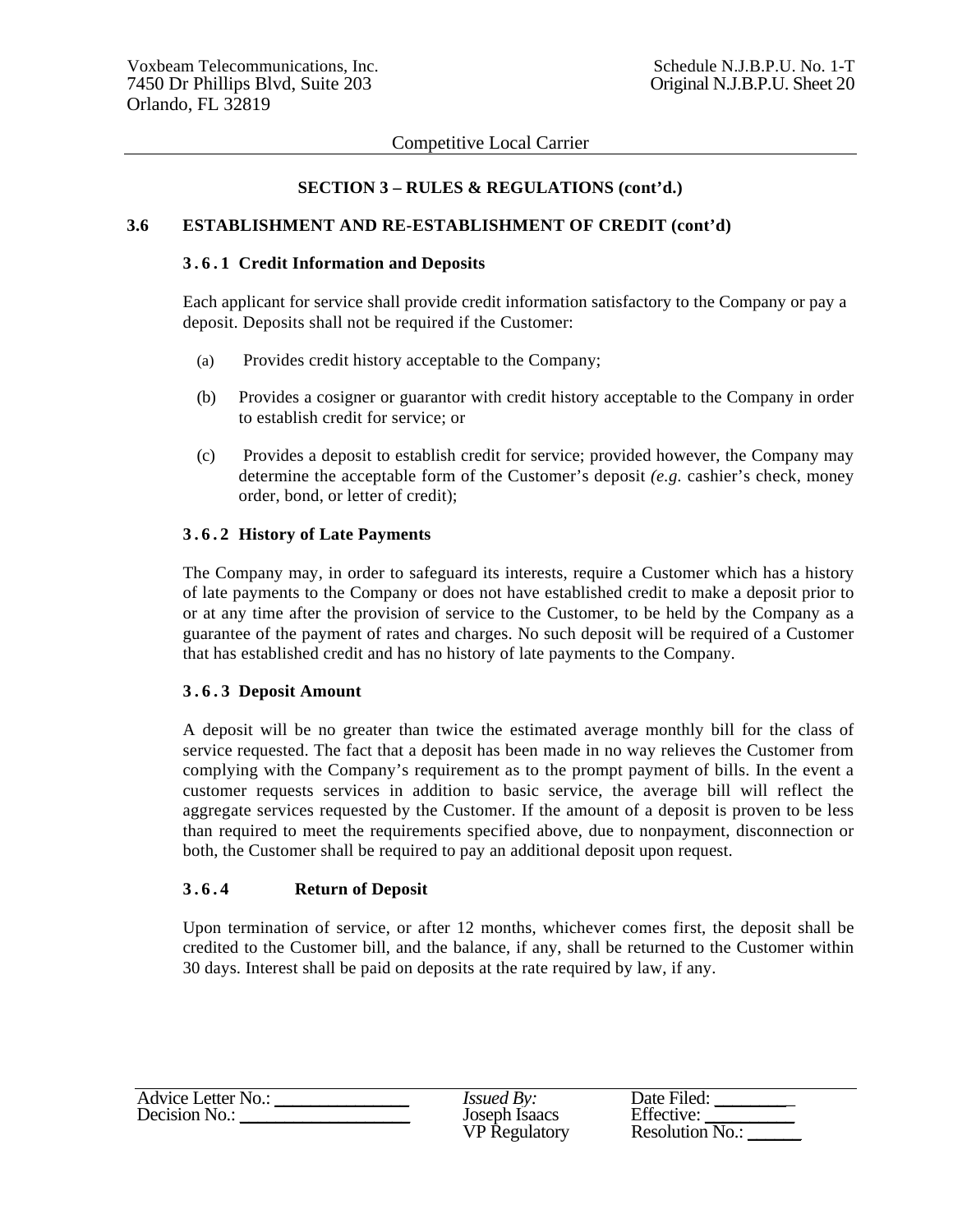### **SECTION 3 – RULES & REGULATIONS (cont'd.)**

### **3.7 NOTICES**

Notices provided to the Customer by the Company shall be as follows:

#### **3 . 7 . 1 Rate Information**

Rate information and information regarding the terms and conditions of service shall be provided in writing upon request by a current or potential Customer. Notice of rate increases and/or more restrictive term or condition of service shall be provided in writing to Customers and postmarked at least 25 days prior to the effective date of the change or on the date when the Company submits the advice letter filing, requesting approval of such change, to the Board's Telecommunications Division, whichever date is earlier. The notice must describe the current and proposed rates, charges, terms or conditions, as appropriate. Such notice may be accomplished via one or more combination(s) of the following means: bill inserts, notice printed on bill, or separate notice sent first class mail (or by email to customer who receives bills from the Company by email). Notice by first class mail is complete when deposited in the mail; and notice by email is complete upon successful transmission. No Customer notice shall be required for rate decreases.

#### **3 . 7 . 2 Discontinuance of Service Notice**

### **3 . 7 . 2 . 1 Notice by Customer**

Customer is responsible for notifying the Company of its desire to discontinue service on or before the date of disconnection. Such notice must be in writing. In compliance with New Jersey law, the Company shall discontinue service within 48 hours of receipt of Customer's written request to terminate.

| <b>Advice Letter No.:</b> | <i>Issued By:</i>    | Date Filed:            |
|---------------------------|----------------------|------------------------|
| Decision No.:             | Joseph Isaacs        | Effective:             |
|                           | <b>VP</b> Regulatory | <b>Resolution No.:</b> |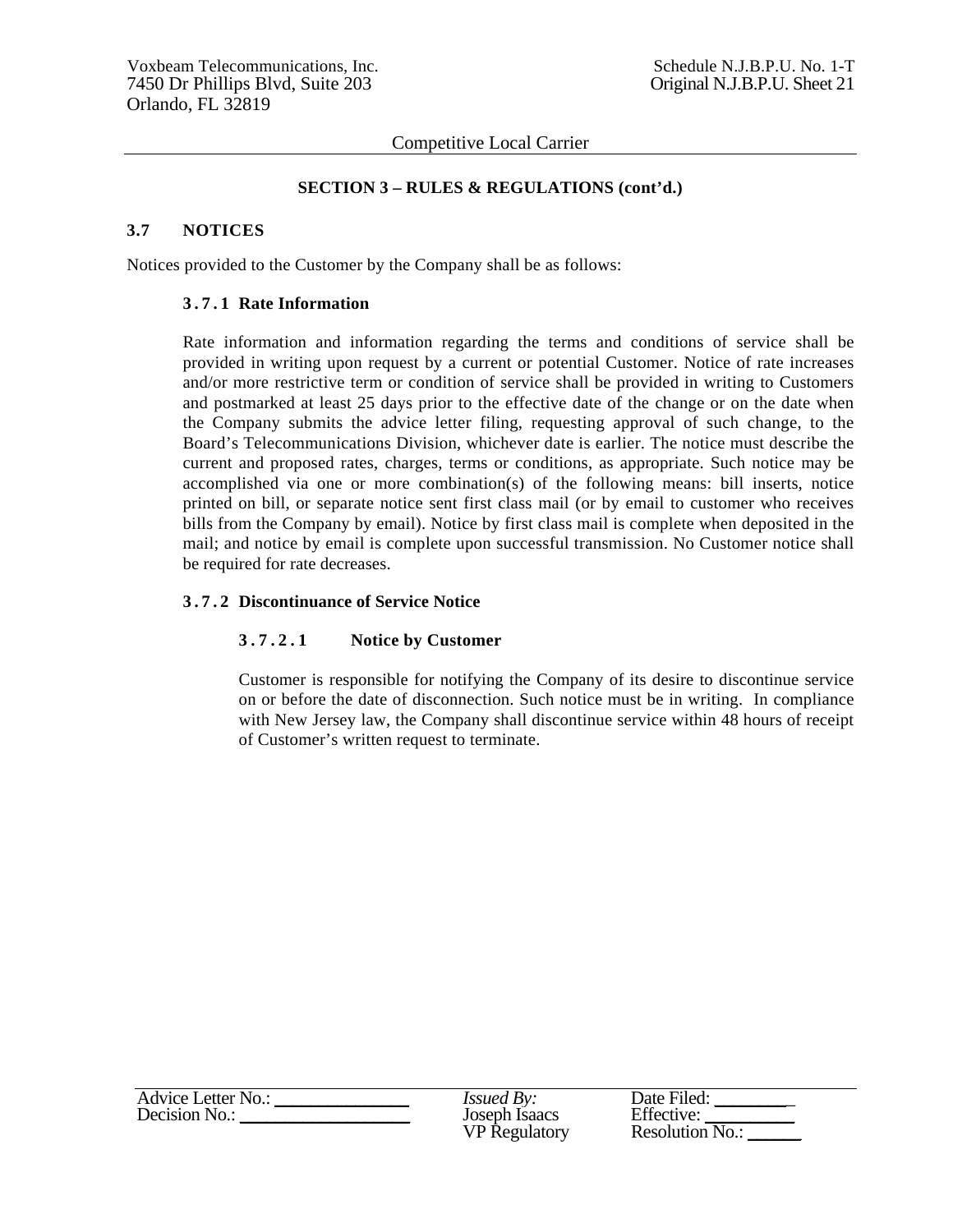## **SECTION 3 – RULES & REGULATIONS (cont'd.)**

#### **3.7 NOTICES (cont'd)**

#### **3 . 7 . 2 Discontinuance of Service Notice (cont'd)**

#### **3 . 7 . 2 . 2 Notice by Company**

Notices to discontinue service for nonpayment of bills shall be provided in writing by first class mail to the Customer not less than 7 calendar days prior to termination. Service shall not be terminated on Fridays, Saturdays, and Sundays or on the day before a holiday or on a holiday.

Each notice shall include all of the following information:

- (a) The name and address of the Customer whose account is delinquent.
- (b) The amount that is delinquent.

(c) The date when payment or arrangements for payment are required in order to avoid termination.

(d) The telephone number of a representative of the Company, who can provide additional information or institute arrangements for payment.

#### **3 . 7 . 3 Change in Ownership or Identity**

Company shall notify Customer of a change in corporate ownership or identity of Company on the Customer's next monthly bill.

#### **3 . 7 . 4 Rules for Company Notices**

Notices the Company sends to Customers, or the Board, shall be a legible size and printed in a minimum point size type of 10 and are deemed made on date of presentation.

### **3. 8 RENDERING AND PAYMENT OF BILLS**

The Customer is responsible for payment of all charges for services and equipment furnished by the Company to the Customer. All charges due by the Customer are payable to the Company or to the Company's authorized billing agent upon presentation of the bill. Any objections to billed charges must be reported to the Company or its billing agent within one year after receipt of bill. Adjustments to the Customer's bill shall be made to the extent, circumstances exist, that reasonably indicate that such changes are appropriate*.*

| Advice Letter No.: | <i>Issued By:</i>    | Date Filed:       |
|--------------------|----------------------|-------------------|
| Decision No.:      | Joseph Isaacs        | Effective:        |
|                    | <b>VP</b> Regulatory | Resolution $N0$ . |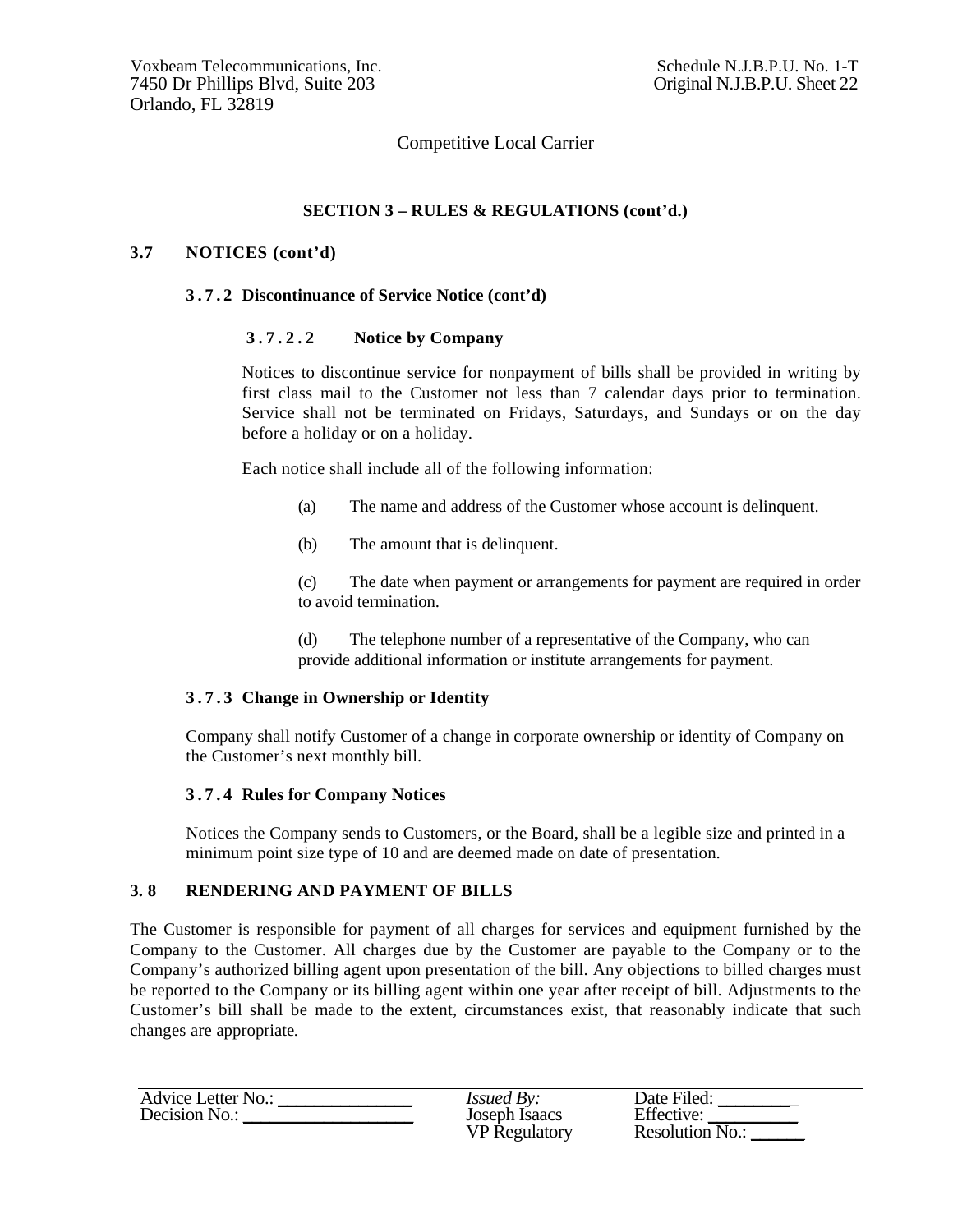## **SECTION 3 – RULES & REGULATIONS (cont'd.)**

## **3. 8 RENDERING AND PAYMENT OF BILLS (cont'd)**

#### **3 . 8 . 1 Collection Fees** & **Expenses**

In the event that the Company incurs fees or expenses, including attorney's fees, collecting, or attempting to collect, any charges owned to the Company, the Company may charge the Customer all such fees and expenses reasonably incurred, including a collection fee on the unpaid charges accruing at a rate of one-and-one half percent (1.5%) per month. Collection fees on unpaid charges shall begin to accrue when the account is assigned to an outside collection agency. Such collection fees are separate and distinct from attorney's fees and other costs incurred in collecting charges owed to the Company. In any legal dispute between the Customer and the Company, the non-prevailing party may be liable for court costs and attorney fees as determined by the court or the Board.

#### **3 . 8 . 2 Bill Payment**

Bills are due and payable on the date of presentation. A late payment charge may be applied if payment is not received by the Company on or before the late payment date that shall be prominently displayed on the Customer's bill. The late payment date will be at least 30 days after the date of presentation on the billing envelope. The Company shall credit payments within 24 hours of receipt to avoid assessing late payment charges incorrectly.

#### **3 . 8 . 3 Surcharges**

In addition to other sales and usage taxes, the Company will add to Customer's bill certain federal, state and local surcharges. Such charges shall be separately stated on the Customer's bill.

#### **3 . 8 . 4 Previous Charges On Bill**

A bill will not include any previously unbilled charge for service furnished prior to three months immediately preceding the date of the bill.

| <b>Advice Letter No.:</b> | <i>Issued By:</i>    | Date Filed:            |
|---------------------------|----------------------|------------------------|
| Decision No.:             | Joseph Isaacs        | Effective:             |
|                           | <b>VP</b> Regulatory | <b>Resolution No.:</b> |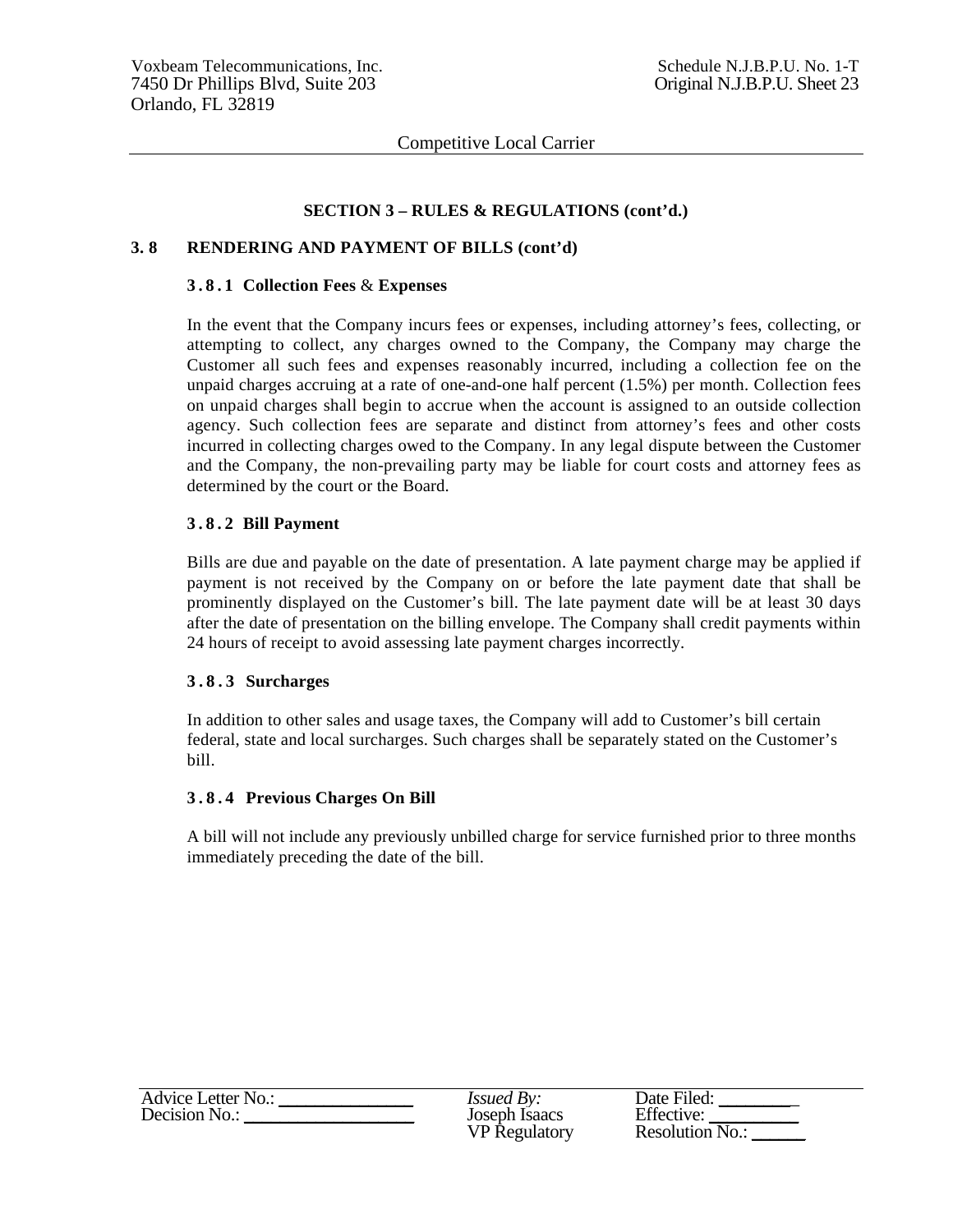### **SECTION 3 – RULES & REGULATIONS (cont'd.)**

#### **3 . 9 DISPUTED BILLS**

Customers should notify the Company's customer service organization of billing disputes in writing. In the case of a dispute between a Customer and the Company as to the correct amount of a bill rendered by the Company for service furnished to the Customer, which cannot be resolved with mutual satisfaction, the Customer may make the arrangements set forth below. The Company will not suspend or discontinue the Customer's service for non-payment so long as the Customer complies with the procedures set forth in this Section.

#### **3 . 9 . 1 Company Investigation**

The Customer may make a written request, and the Company shall comply with the request, for an investigation and review of the disputed amount. Inquiries or disputes regarding Customer bills should be directed to:

Voxbeam Telecommunications, Inc. Attn: Mr. Robert Armao, COO 7450 Dr Phillips Blvd, Suite 203 Orlando, FL 32819

#### **3 . 9 . 2 Undisputed Portion of Bill**

The undisputed portion of the bill, and subsequent bills must be paid by the "Due By Date" (no sooner than 15 days of the date of presentation) shown on the bill. If the undisputed portion of the bill and subsequent bills become delinquent as described herein, the service may be subject to disconnection so long as the Company has notified the Customer by written notice of such delinquency and impending termination.

#### **3 . 9 . 3 A p p e a l**

If there is still disagreement after the investigation and review by a manager of the Company, the customer may appeal to the Board for its investigation and decision. To avoid disconnection of service, the customer must submit the claim and, if a bill has not been paid, deposit the amount in dispute with the Board within 7 calendar days after the date the Company notifies the customer that the investigation and review are completed and that such deposit must be made or service will be interrupted. Service will not be disconnected prior to the Due By Date shown on the bill.

| Advice Letter No.: | <i>Issued By:</i>    | Date Filed:            |
|--------------------|----------------------|------------------------|
| Decision No.:      | Joseph Isaacs        | Effective:             |
|                    | <b>VP</b> Regulatory | <b>Resolution No.:</b> |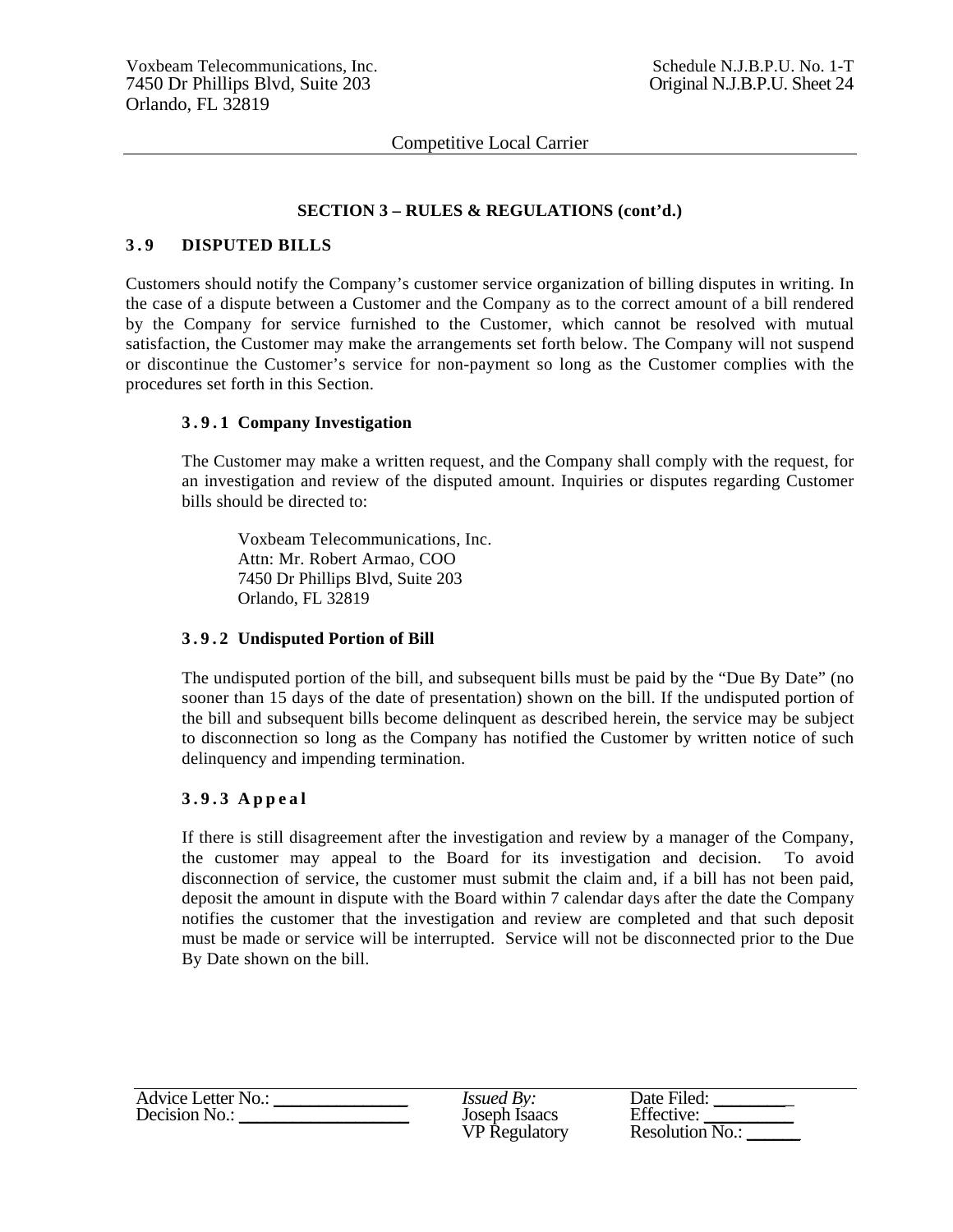### **SECTION 3 – RULES & REGULATIONS (cont'd.)**

### **3 . 9 DISPUTED BILLS (cont'd)**

#### **3 . 9 . 4 Payment of Disputed Portion of Bill**

In order to avoid disconnection of service and late payment charges, the disputed amount must be paid within 14 calendar days after the date on which the Company notifies the Customer that the investigation and review are complete, and that payment of the disputed amount of the bill must be made to avoid suspension or discontinuance of service. However, the Company will not suspend or discontinue service prior to the "Due By" date shown on the bill.

#### **3 . 9 . 5 Board Inquiries or Complaints**

If, after investigation by the Company, a dispute remains as to the Customer's bill, the Customer may submit any inquiry or complaint to:

New Jersey Board of Public Utilities Two Gateway Center  $8<sup>th</sup>$  Floor Newark, NJ 07102 Website: http://www.bpu.state.nj.us/

### **3.10 DISCONTINUANCE AND RESTORATION OF SERVICE**

#### **3.10.1 Cancellation of Service**

The Customer may have service discontinued upon written notice to the Company no less than thirty (30) days prior to the date on which the Customer wishes to discontinue service. The Company shall hold the Customer responsible for payment of all bills for service furnished until the cancellation date specified by the Customer or until the date that the written cancellation notice is received, whichever is later. The Customer may also be responsible for charges incurred by the Company for Special Construction, as described in Sections 2.4 and 2.5. A termination liability charge applies to early cancellation of a Term Agreement.

At the expiration of the initial term specified in Customer's Service Order, or any extension thereof, service shall continue month-to-month at an increased monthly rate of 150% of the monthly fee paid immediately prior to entering holdover status. The increased monthly rate shall apply until the contract is renewed or terminated by either party. Any termination shall not relieve the Customer of its obligation to pay charges incurred under the Service Order or this tariff prior to termination.

| Advice Letter No.: | <i>Issued By:</i>    | Date Filed:       |
|--------------------|----------------------|-------------------|
| Decision No.:      | Joseph Isaacs        | Effective:        |
|                    | <b>VP</b> Regulatory | Resolution $N0$ . |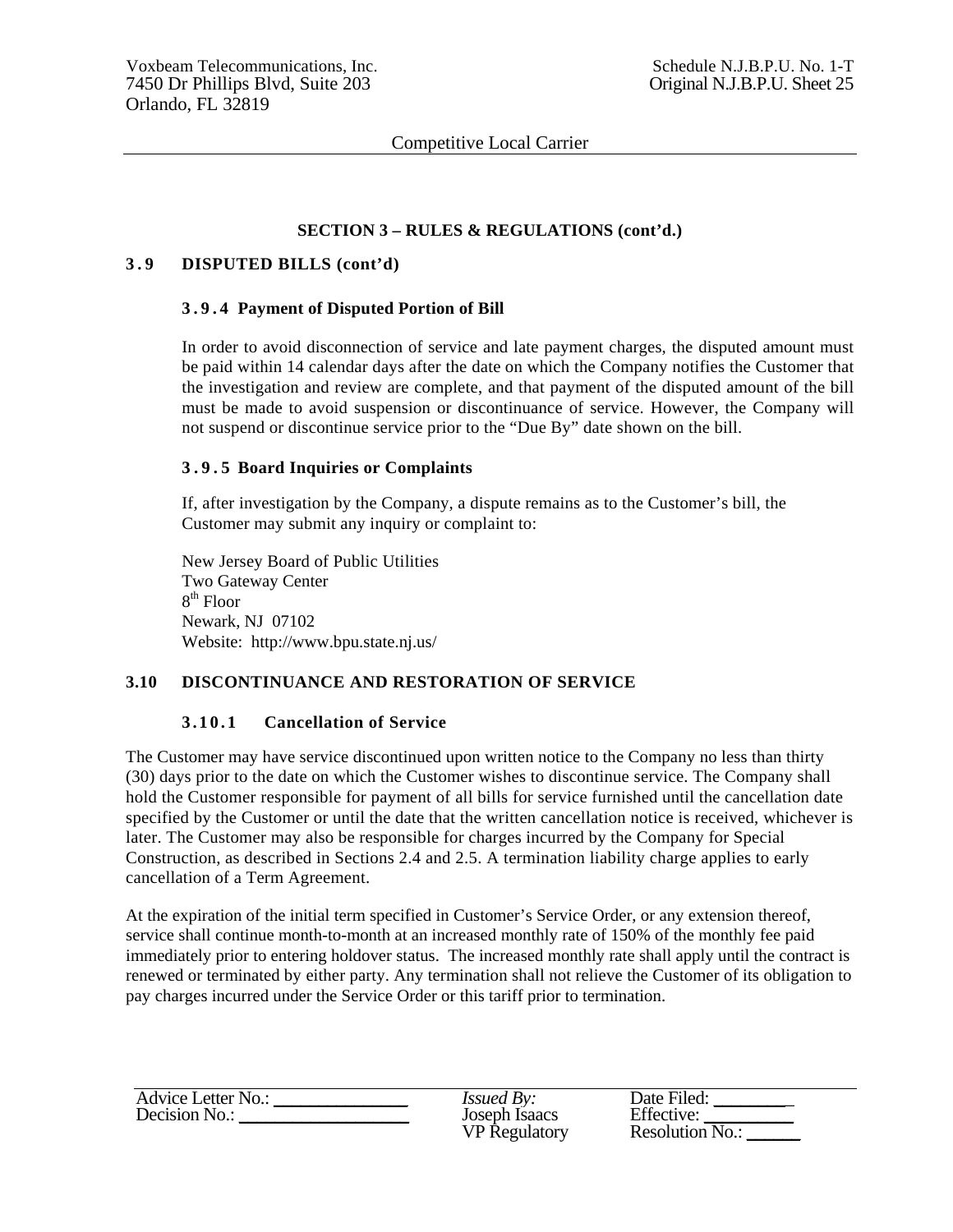### **SECTION 3 – RULES & REGULATIONS (cont'd.)**

#### **3.10 DISCONTINUANCE AND RESTORATION OF SERVICE (cont'd)**

### **3 . 1 0 . 1 Cancellation of Service (cont'd)**

The Company may discontinue service to the Customer by providing ten (10) days written notice for:

(a) Violations, or failure to comply with, any regulation governing the service under this tariff;

(b) A violation of any law, rule, or regulation of any government authority having jurisdiction over the service;

(c) Non-payment of any undisputed sum due to the Company for service more than thirty (30) days beyond the date the bill was posted. (See Rule 10.7);

(d) Neglect or refusal to provide the Company reasonable access for the purpose of inspection and maintenance of equipment owned by the Company;

(e) When necessary for the Company to comply with any order, decision, or request of any governmental authority having jurisdiction;

(f) In the event of a condition determined to be hazardous to the Customer, or other Customers, of the Company, to the Company's equipment, the public or to employees of the Company;

(g) If necessary to protect the Company or third parties against fraud or to otherwise protect its personnel, agents, facilities or services without notice;

(h) For unlawful, unauthorized or fraudulent use of the service or use of the service for unlawful purposes;

(i) Failure to post a required deposit or guarantee; or

(j) If the Customer provides false information to the Company regarding the Customer's identity, address, creditworthiness, or past, current or planned use of Company's services.

#### **3.10.2 Re-establishment of Credit Worthiness**

Service may be restored after discontinuance for nonpayment if the Customer establishes credit worthiness. Customer whose service has been discontinued for nonpayment of bills will be required to pay the unpaid balance due to the Company and may be required to pay reconnect charges.

| Advice Letter No.: | <i>Issued By:</i>    | Date Filed:       |
|--------------------|----------------------|-------------------|
| Decision No.:      | Joseph Isaacs        | Effective:        |
|                    | <b>VP</b> Regulatory | Resolution $N0$ . |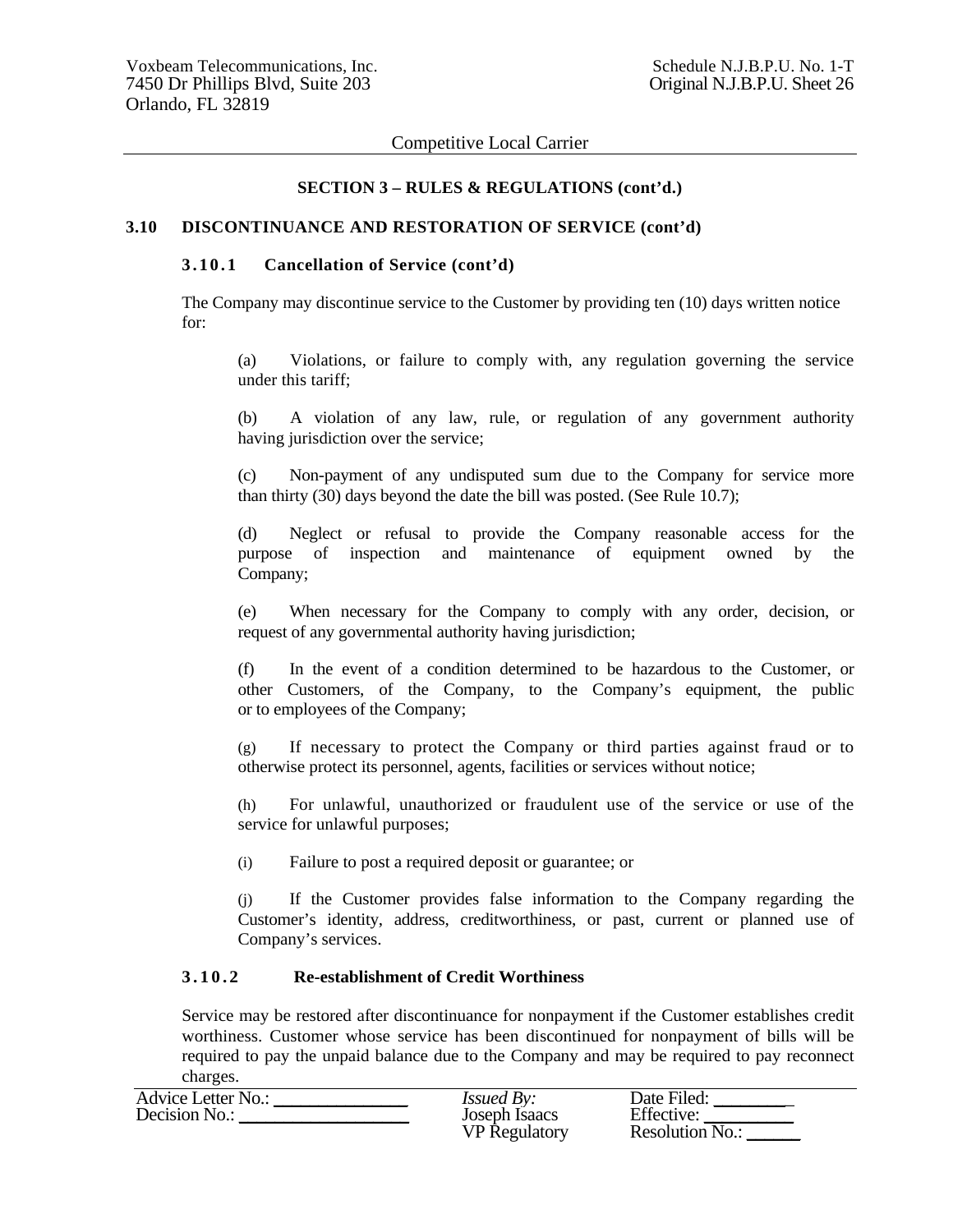### **SECTION 3 – RULES & REGULATIONS (cont'd.)**

#### **3.10 DISCONTINUANCE AND RESTORATION OF SERVICE (cont'd)**

#### **3.10.3 Fraud**

The Company reserves the right to refuse to re-establish service to Customer for whom service was disconnected due to reasons of fraud, tampering with equipment, violations of rules and regulations, or similar reasons.

#### **3 . 1 0 . 4 Termination Liability**

Unless otherwise specified in individually negotiated contracts, the termination liability for services purchased under a Term Agreement will be equal to the lesser of either:

(a) One hundred percent (100%) of the unpaid monthly recurring charges applicable to the remaining portion of the term; or

(b) The difference between the monthly rate for the selected term plan and the monthly rates for the longest term plan that Customer could have satisfied prior to early discontinuance of service.

Service may be discontinued for nonpayment of bills provided:

- (a) The bill has not been paid by the due date shown on the bill;
- (b) Notice of the proposed discontinuance is provided pursuant to Rule 7 and;

(c) Service is not initially discontinued on any Saturday, Sunday, a Holiday, or any other day Company service representatives are not available to serve Customers.

#### **3.11 TEMPORARY SERVICE**

From time to time, the Company may agree to install temporary service for a Customer for demonstration purposes only. Such service will not be continued for more than 30 days. Customer use of such temporary service will be subject to the rates and regulations provided in this tariff.

| Advice Letter No.: | <i>Issued By:</i>    | Date Filed:            |
|--------------------|----------------------|------------------------|
| Decision No.:      | Joseph Isaacs        | Effective:             |
|                    | <b>VP</b> Regulatory | <b>Resolution No.:</b> |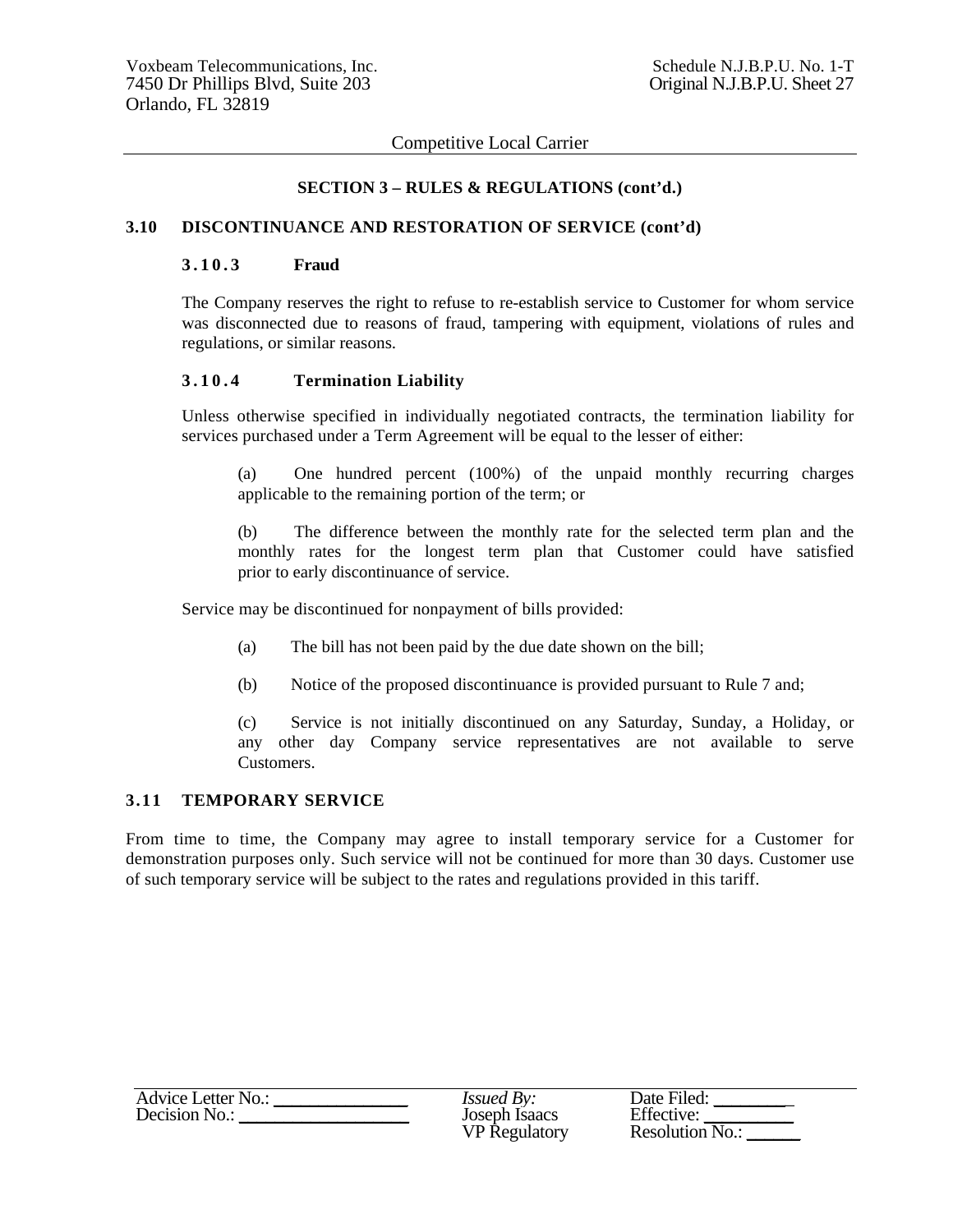#### **SECTION 3 – RULES & REGULATIONS (cont'd.)**

### **3.12 CONTINUITY OF SERVICE**

#### **3.12. 1 Limitations of Liability**

**3.12.1.1** The liability of the Company for damages arising out of mistakes, omissions, interruptions, delays, or errors, or defects in any of the services or facilities furnished by the Company up to and including its Local Loop Demarcation Point including exchange, toll, private line, supplemental equipment, alphabetical directory listings (excluding the use of bold face type) and all other services, shall in no event exceed an amount equal to the pro rata charges to the Customer for the period during which the services or facilities are affected by the mistake, omission, interruption, delay, error or defect, provided, however, that where any mistake, omission, interruption, delay, error or defect in any one service or facility affects or diminishes the value of any other service said liability shall include such diminution, but in no event shall the liability exceed the total amount of the charges to the Customer for all services or facilities for the period affected by the mistake, omission, interruption, delay, error or defect.

**3.12 .1.2** In the event an error or omission is caused by the gross negligence of the Company, the liability of the Company shall be limited to and in no event exceed the sum of \$10,000.

**3.12.1.3** The Company shall be indemnified and saved harmless by the customer or Customers against claims for libel, slander, or the infringement of copyright arising directly or indirectly from the material transmitted over the facilities or the use thereof; against claims for infringement of patents arising from, combining with, or using in connection with, facilities furnished by the Company, apparatus and systems of the Customer; and against all other claims arising out of any act or omission of the customer in connection with the facilities provided by the Company.

**3.12.1.4** Neither the Company, nor any concurring, connecting or other participating carrier shall be liable for any act or omission of any other company or companies furnishing a portion of such service.

**3.12 .1.5** The Company is not responsible to the customer, authorized user, joint user, sharer of service or patron of a reseller for injuries or damages to persons or property arising from the existence of customer-provided power supply.

| Advice Letter No.: | Issued By:           | Date Filed:            |
|--------------------|----------------------|------------------------|
| Decision No.:      | Joseph Isaacs        | Effective:             |
|                    | <b>VP</b> Regulatory | <b>Resolution No.:</b> |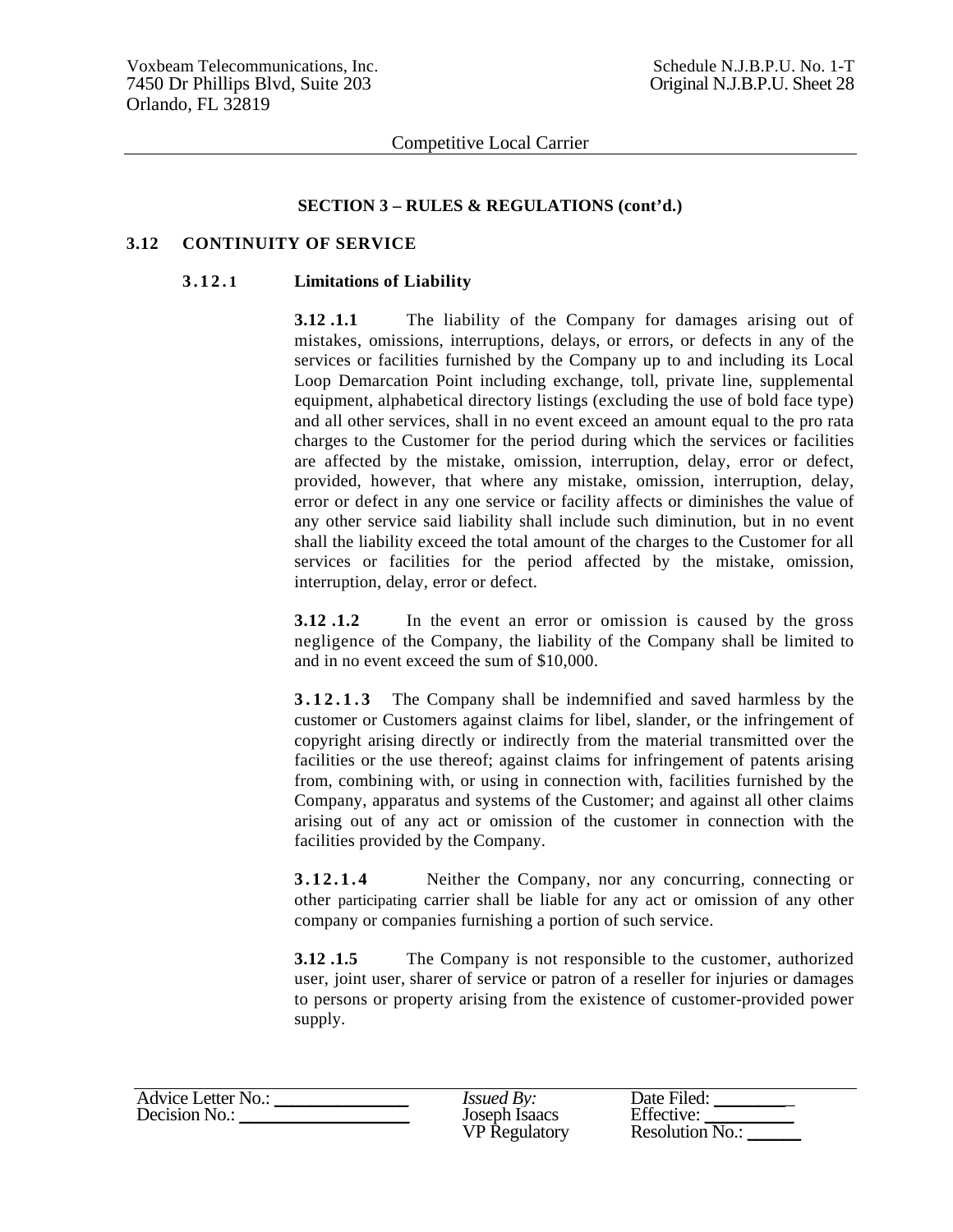#### **SECTION 3 – RULES & REGULATIONS (cont'd.)**

#### **3.12 CONTINUITY OF SERVICE**

#### **3.12**.**2 Service Interruptions and Credits**

Credit allowance for interruptions of service which are not due to Company's testing or adjusting, to the negligence of the Customer, or to the failure of channels, equipment or communications system provided by Customer are subject to Section 13.1 above. It shall be the obligation of the Customer to notify the Company of any interruptions in service. Before giving such notice, Customer shall ascertain that the trouble is not being caused by any action or omission of Customer, within its control, and is not in wiring or equipment connected to the terminal of Company.

#### **3.12.3 Emergencies**

The use and restoration of service in emergencies shall be in accordance with Part 64, Subpart D of the Federal Communications Board's Rules and Regulations, which specifies the priority system for such activities.

#### **3 . 1 2 . 4 Prorated Bills**

Any prorated bill shall use a 30-day month to calculate the pro-rata amount. Prorating shall apply only to recurring charges. All nonrecurring and usage charges incurred during the billing period shall be billed in addition to prorated amounts.

### **3.13 SERVICE CONNECTIONS AND FACILITIES ON CUSTOMER'S PREMISES**

### **3 . 1 3 . 1 Provisioning Services**

Service furnished by the Company may be interconnected with services or facilities of other Common Carriers and with private systems, subject to the technical limitations established by the Company. Service furnished by the Company is not part of a joint undertaking with such other Common Carriers.

| Advice Letter No.: | <i>Issued By:</i>    | Date Filed:     |
|--------------------|----------------------|-----------------|
| Decision No.:      | Joseph Isaacs        | Effective:      |
|                    | <b>VP</b> Regulatory | Resolution No.: |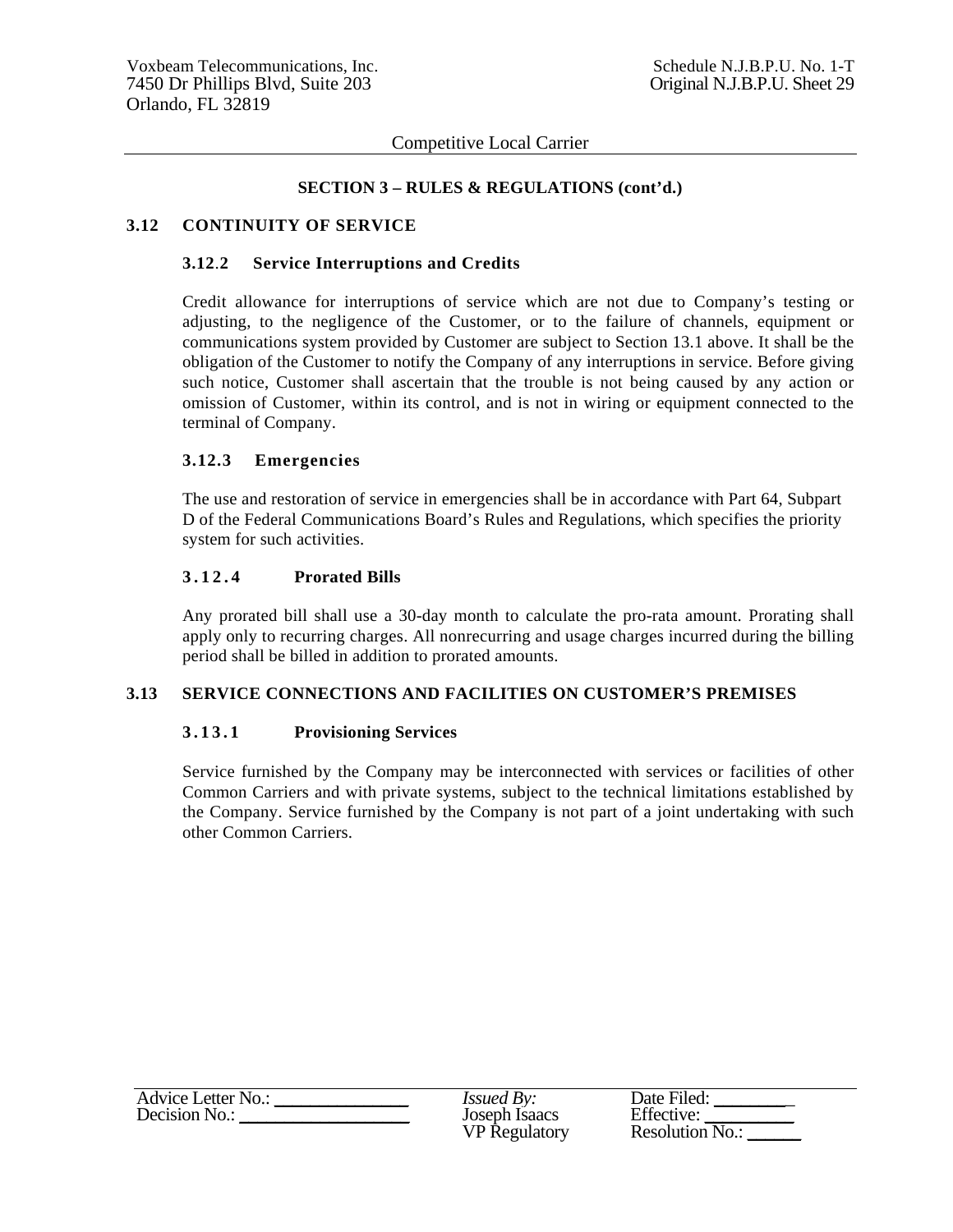### **SECTION 3 – RULES & REGULATIONS (cont'd.)**

## **3.13 SERVICE CONNECTIONS AND FACILITIES ON CUSTOMER'S PREMISES (cont'd)**

#### **3 . 1 3 . 2 Interconnection**

Interconnection with the facilities or services of other Common Carriers shall be under the applicable terms and conditions of the other Common Carrier's tariffs. Customer is responsible for taking all necessary legal steps for interconnecting its Customer— provided terminal equipment or communications systems with the Company's facilities. Customer shall secure all licenses, permits, right-of-way, and other arrangements necessary for such interconnection.

#### **3 . 1 3 . 3 Customer Equipment**

Company's facilities and service may be used with or terminated in Customer-provided connections, terminal equipment and/or communications systems. Such terminal equipment shall be furnished and maintained at the expense of Customer, except as otherwise provided. Customer is responsible for all costs at its premises, including personnel, wiring, electrical power, and the like, incurred in the use of the Company's service. When such terminal equipment is used, the equipment shall comply with the generally accepted minimum protective criteria standards of the telecommunications industry.

#### **3 . 1 4 DEMARCATION POINT**

#### **3.14.1 Network Demarcation Point**

The Company will provide facilities, equipment, and services to its network demarcation point. The Company is responsible for the provisioning and maintenance of its facilities, equipment, and services to the network demarcation point, including those located at that point.

The Customer is responsible for the completion of services beyond the Company's network demarcation point. Customer requested services beyond the network demarcation point may be provided by the Company at the Customer's expense.

| Advice Letter No.: | <i>Issued By:</i>    | Date Filed:       |
|--------------------|----------------------|-------------------|
| Decision No.:      | Joseph Isaacs        | Effective:        |
|                    | <b>VP Regulatory</b> | Resolution $N0$ . |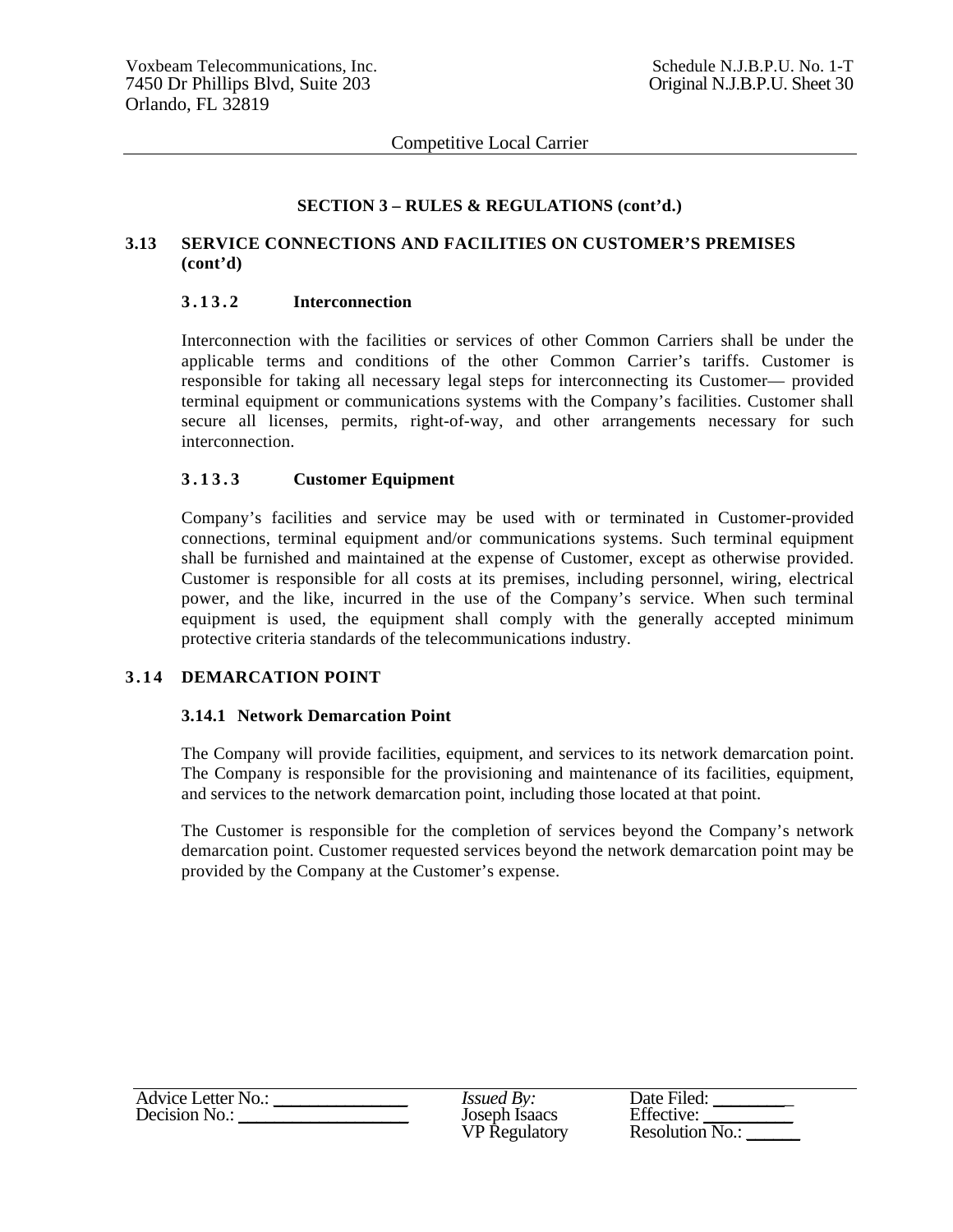#### **SECTION 3 – RULES & REGULATIONS (cont'd.)**

#### **3.15 DISCLAIMER OF WARRANTIES**

## **THE COMPANY MAKES NO WARRANTIES OR REPRESENTATIONS EXPRESS OR IMPLIED, EITHER IN FACT OR BY OPERATION OF LAW, STATUTORY OR OTHERWISE, INCLUDING WARRANTIES OF MERCHANTABILITY AND FITNESS FOR A PARTICULAR USE, EXCEPT THOSE EXPRESSLY SET FORTH WITHIN.**

#### **3 . 1 6 FORCE MAJEURE**

The Company will not be liable for any failure of performance due to causes beyond its control, including but not limited to cable dig-up by third party, power outages, acts of God, civil disorders, actions of governmental authorities, actions of civil or military authority, labor problems, national emergency, insurrection, riots, war, fire, flood, and atmospheric conditions or other phenomena of nature, such as radiation. In addition, the Company will not be liable for any failure of performance due to necessary network reconfiguration, system modifications for technical upgrades, or actions taken by any court or government agency having jurisdiction over the Company.

| Advice Letter No.: | <i>Issued By:</i>    | Date Filed:       |
|--------------------|----------------------|-------------------|
| Decision No.:      | Joseph Isaacs        | Effective:        |
|                    | <b>VP</b> Regulatory | Resolution $N0$ . |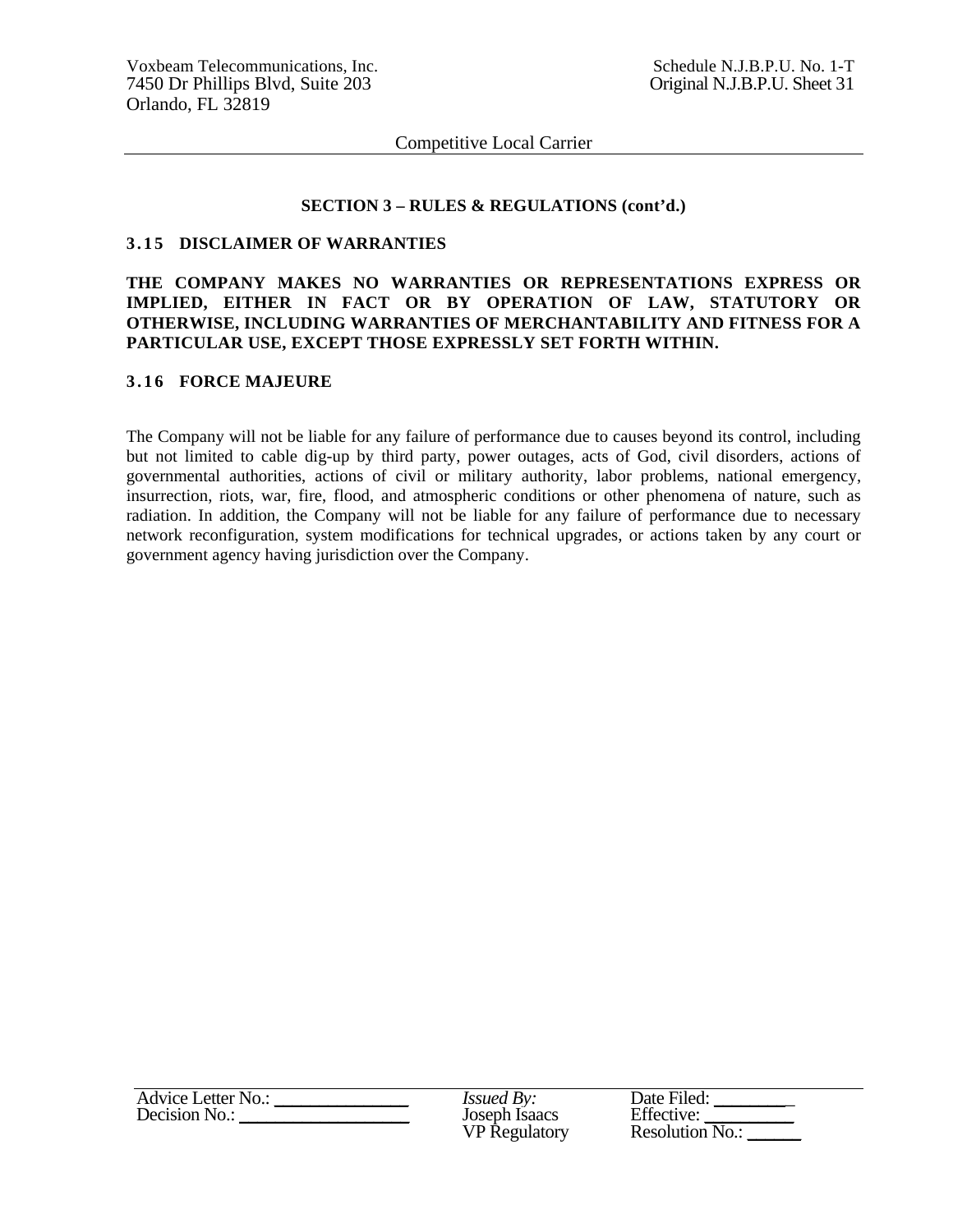## **SECTION 4 - RATE SCHEDULES**

## **SCHEDULE 1: DEDICATED POINT-TO-POINT PERMANENT VIRTUAL CIRCUIT ("PVC") TRANSPORT SERVICE**

#### **Service Description**

Dedicated Point-To-Point PVC Transport Service is available on the Company's Distributed Antenna Systems. Dedicated Point-To-Point PVC Transport Service begins at a Company Head End. Customers are responsible for providing or obtaining circuits to connect from their networks to the Company Head End. The Head End contains Customers' circuit terminating equipment, Base Transceiver Station and related peripheral equipment, as well as Company's and/or Customer's RF/Optical conversion equipment. The RF/Optical conversion equipment converts Customers' RF signals into optical signals, and places those signals into a PVC that traverses Company DAS network facilities between the Head End and one or more Points of Presence ("POPs").

#### **Monthly Recurring Rate Elements**

The following monthly recurring rate elements apply to Dedicated Point-To-Point PVC Transport Service:

#### **1. Signal Conversion Rate**

Signal Conversion Rates apply where Company owns the RF/optical conversion equipment. Signal Conversion Rates are not applicable when the Customer owns the RF/optical conversion equipment.

### **2. Local Signal Conversion Rate**

A Local Signal Conversion Rates applies when the RF/optical conversion equipment located at the Head End is owned and operated by Company.

#### **3. Remote Signal Conversion Rates**

Remote Signal Conversion Rates apply when the RF/optical conversion equipment located at the POPs distributed throughout a Company network is owned and operated by Company.

### **4. Committed Information Rate**

The Committed Information Rate ("CIR") of a PVC is the amount of bandwidth selected by Customer to carry the RF traffic that is optically converted and transported over the Company DAS network, stated in MegaHertz ("MHZ") and made available in Tiers (increments) of 5 MHZ to 60 MHZ per PVC.

| <b>Advice Letter No.:</b> | <i>Issued By:</i>    | Date Filed:       |
|---------------------------|----------------------|-------------------|
| Decision No.:             | Joseph Isaacs        | Effective:        |
|                           | <b>VP</b> Regulatory | Resolution $N0$ . |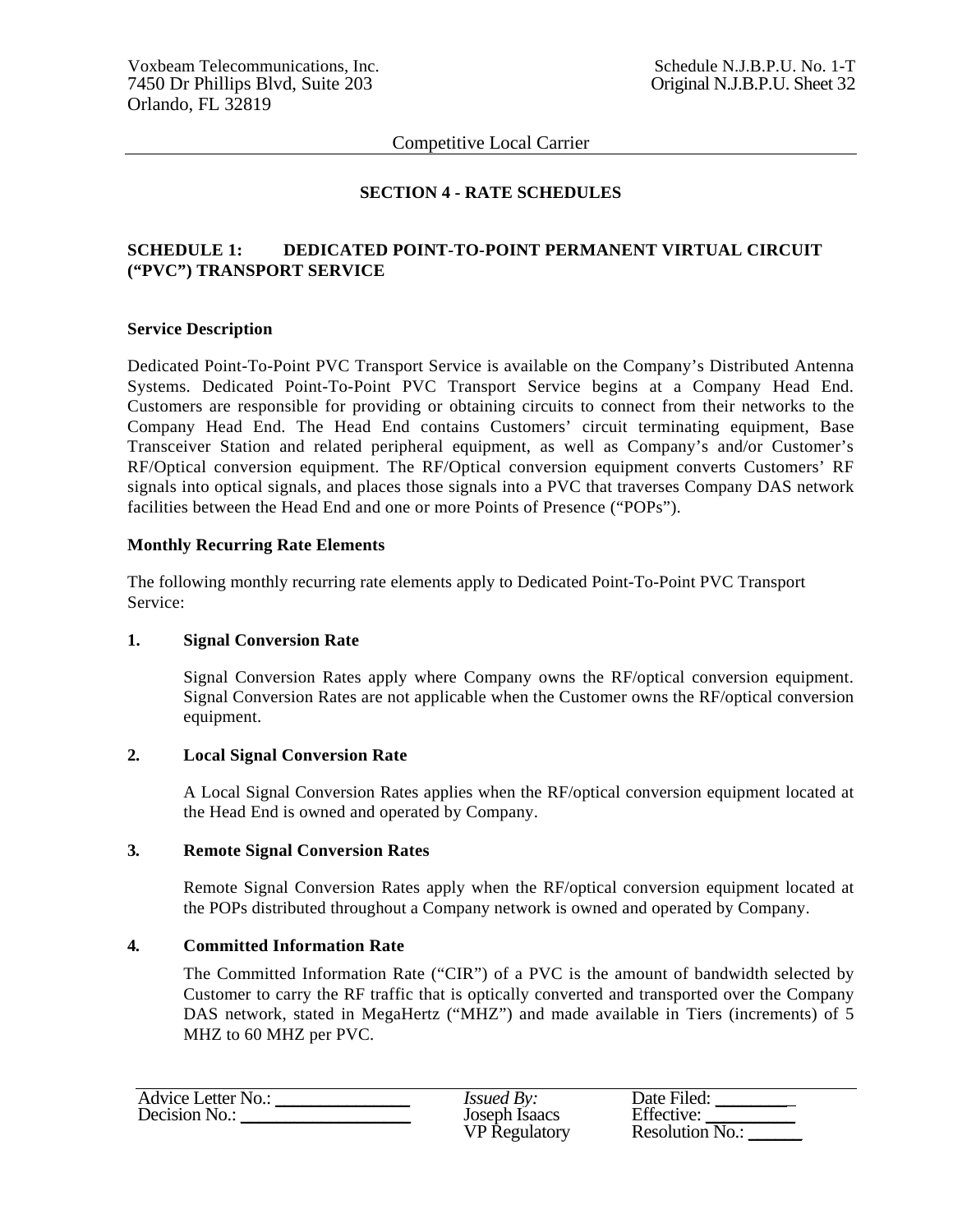#### **SECTION 4 - RATE SCHEDULES (cont'd.)**

#### **5. Permanent Virtual Circuit ("PVC") Rate Elements**

PVC Rate Elements relate to both the physical layer and the bandwidth required to create a PVC to transport Customer's CIR from the Head End to one or more POPs on the Company DAS network. The rate elements that will apply depend on the type of optical conversion and multiplexing methodology used to aggregate one or more Customer CIR Tiers over a PVC to one or more POPs.

### **a. Dedicated Strand Charge**

The Dedicated Strand Charge applies to PVCs utilizing one or more dim or dark fibers between the Head End and the POP(s).

## **b. SONET Ring Charge**

The SONET Ring Charge applies to a PVC deployed on a SONET ring network configuration, using Dedicated Strand(s) or WDM, engineered in a point to multi-point configuration. SONET Ring PVCs may be provisioned using customary add/drop, physical interconnect or WDM technology for both originating and terminating traffic, from a head end to one or more POPs connected to the SONET Ring.

## **c. Add/Drop Charges**

Add/Drop charges apply to each POP requested by Customer on a SONET Ring or point to multi-point PVC.

| Advice Letter No.: | <i>Issued By:</i>    | Date Filed:     |
|--------------------|----------------------|-----------------|
| Decision No.:      | Joseph Isaacs        | Effective:      |
|                    | <b>VP</b> Regulatory | Resolution No.: |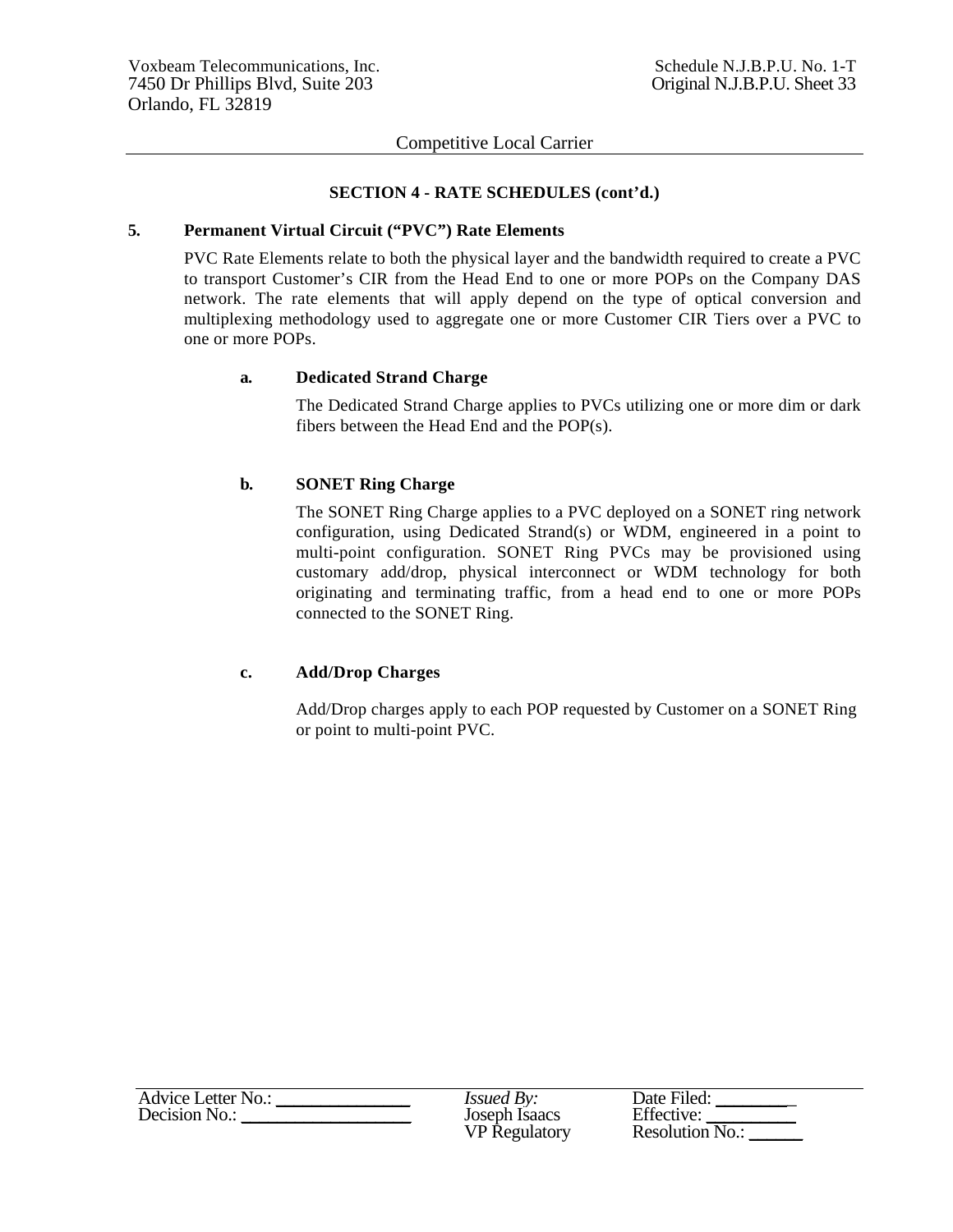### **SECTION 4 - RATE SCHEDULES (cont'd.)**

#### **Non-Recurringg Rate Elements**

The following non-recurring rate elements may apply to Dedicated Point-To-Point PVC Transport Service:

#### **1. Lateral Construction Charge**

A Lateral Construction Charge applies where POPs requested by Customer are to be integrated into a Company network and the cost of construction of the lateral and/or building riser facilities cannot reasonably be recovered by Company over the expected duration of service to Customer.

#### **2. Lateral Connection Charge**

A Lateral Connection Charge applies where POPs requested by Customer are to be integrated into a Company network and the cost of (i) interconnecting to circuits or facilities not owned by Company, and/or (ii) non-standard interconnection requested by Customer, cannot reasonably be recovered by Company over the expected duration of service to Customer.

### **3. Network Connection Charge**

A Network Connection Charge applies where Company provides certain specified network integration and connection services to integrate and optimize the physical and virtual connections between Company and Customer equipment.

#### **Non-Recurring and Monthly Recurring Rates**

**ICB** 

| Advice Letter No.: | <i>Issued By:</i>    | Date Filed:     |
|--------------------|----------------------|-----------------|
| Decision No.:      | Joseph Isaacs        | Effective:      |
|                    | <b>VP</b> Regulatory | Resolution No.: |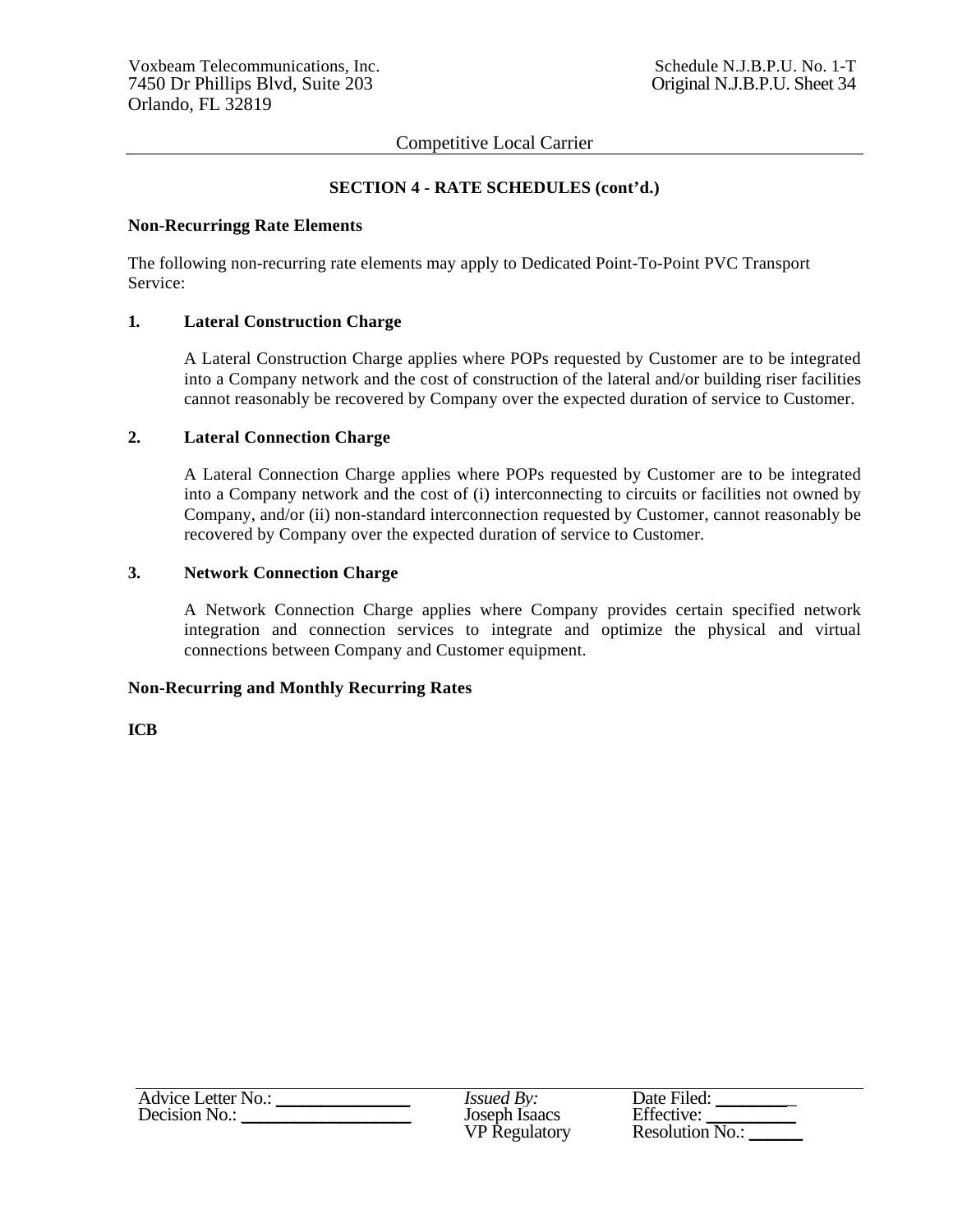#### **SECTION 4 - RATE SCHEDULES (cont'd.)**

#### **SCHEDULE 2: COLLOCATION**

#### **Service Description**

Collocation service allows a Customer to place Customer's telecommunications equipment on certain of the Company's premises and within space allocated at the Company's Head Ends, in designated locations at such premises. Collocation shall be subject to the availability of appropriately sized and located space at such locations. The prices, terms and conditions of collocation shall be negotiated between the Company and Customer on a site-specific basis. The Company shall provide space that is appropriately conditioned for Customer's equipment.

#### **Non-Recurring and Monthly Recurring Rates ICB**

#### **SCHEDULE 3: SPECIAL CONSTRUCTION**

#### **Service Description**

Special construction or arrangement of facilities may be undertaken on a reasonable efforts basis at the request of the Customer. The Company will determine whether to undertake special construction, and what charges should apply. Special construction may be undertaken in the following circumstances:

(a) where facilities are not presently available;

(b) where the service is of a type other than that which the Company would normally utilize in the furnishing of its service;

(c) where the service is requested over a route other than that which the Company would normally utilize in the furnishing of its services;

(d) where the service is in a quantity greater than that which the Company would normally provide;

(e) where service is requested on an expedited basis;

(f) where service is requested on a temporary basis until permanent facilities are available;

(g) where the service requested involves abnormal costs; or

(h) where service is requested in advance of the Company's normal construction schedule.

| Advice Letter No.: | <i>Issued By:</i>    | Date Filed:     |
|--------------------|----------------------|-----------------|
| Decision No.:      | Joseph Isaacs        | Effective:      |
|                    | <b>VP</b> Regulatory | Resolution No.: |

| DAIC PICU.             |
|------------------------|
| Effective:             |
|                        |
| <b>Resolution No.:</b> |
|                        |